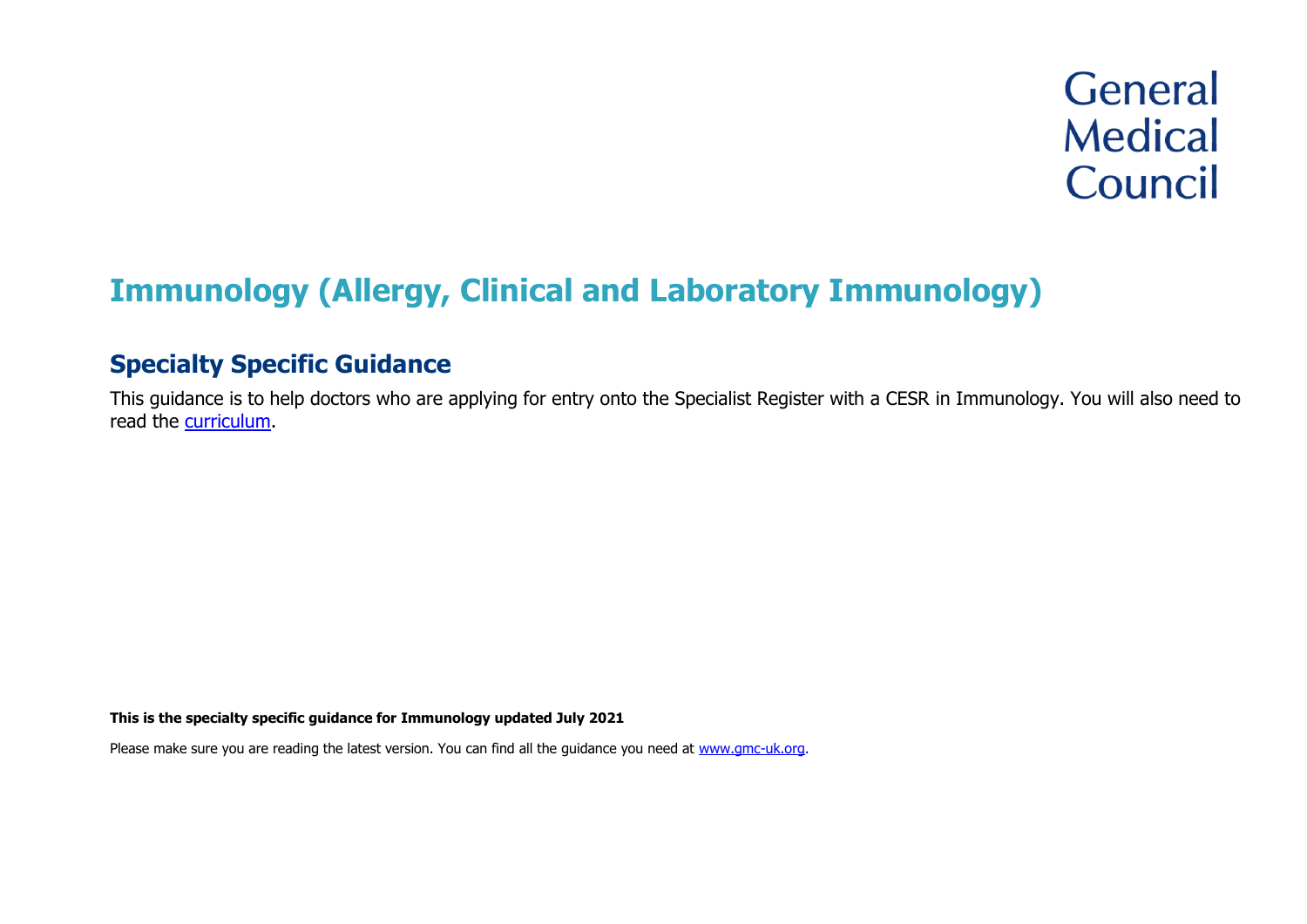# **Introduction**

This document is designed to provide helpful information and guidance to enable you to make an application for a Certificate of Eligibility for Specialist Registration (CESR) in Immunology (Allergy, Clinical and Laboratory Immunology). This is not a standalone document and should be read in conjunction with the [curriculum.](https://www.gmc-uk.org/education/standards-guidance-and-curricula/curricula#T) Please see the [Immunology](https://www.jrcptb.org.uk/specialties/immunology) webpage on the Joint Royal Colleges of Physicians Training Board (JRCPTB) website for more details. You can [contact us](http://www.gmc-uk.org/about/contacts.asp) for advice before you apply.

An application has been made to change the name of the specialty to **Allergy, Clinical and Laboratory Immunology** therefore the name of your specialty may change by the time you apply.

### **What is the indicative period of training for a Certificate of Completion of Training (CCT) in Immunology (Allergy, Clinical and Laboratory Immunology)?**

The indicative period of training for a CCT in Immunology (Allergy, Clinical and Laboratory Immunology) is seven years and it is unlikely that you would achieve all the learning outcomes required for a CCT in a shorter period of time.

The structure of the training programme (in indicative timescales) is as follows:

- **Two years of Internal Medicine (stage 1) including MRCP(UK), or**
- **·** Three years of Acute Care Common Stem Internal Medicine (ACCS IM) including MRCP (UK), or
- The following alternative pathway
	- **EXECT** Three years of Level 1 Paediatrics training including MRCPCH

#### And

▪ Five years of Allergy, Clinical and Laboratory Immunology specialty training (including FRCPath Part 1 and 2)

Applicants need to demonstrate that they have achieved the learning outcomes required for all stages of the curriculum.

#### **This is the specialty specific guidance for Immunology updated July 2021**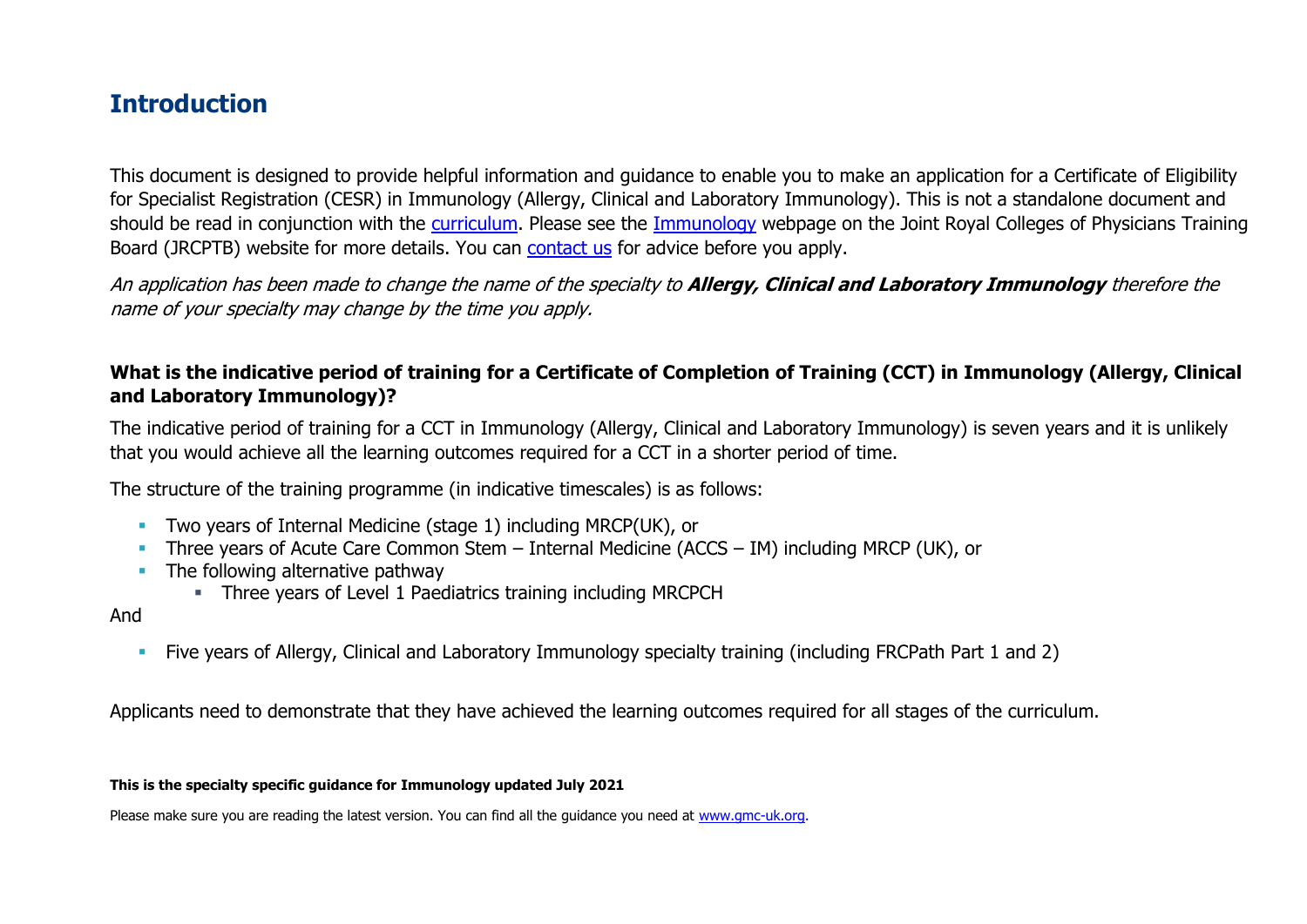# **Curriculum Framework**

The Immunology (Allergy, Clinical and Laboratory Immunology) curriculum is structured into 14 high-level learning outcomes, known as Capabilities in Practice (CiPs). The CiPs are split into generic and specialty specific capabilities, as outlined below. Acquiring a CESR depends upon you providing evidence that you're working at the level of being entrusted to perform safely and independently for each CiP.

The first six CiPs are generic and shared across all physician specialties, covering the universal requirements of [Good Medical Practice](https://www.gmc-uk.org/-/media/documents/good-medical-practice---english-20200128_pdf-51527435.pdf?la=en&hash=DA1263358CCA88F298785FE2BD7610EB4EE9A530) and the [Generic Professional Capabilities \(GPC\) framework.](https://www.gmc-uk.org/-/media/documents/generic-professional-capabilities-framework--0817_pdf-70417127.pdf)

The remaining eight CiPs describe the clinical tasks or activities which are essential to the practice of Immunology (Allergy, Clinical and Laboratory Immunology). The CiPs have been mapped to the GPC domains to reflect the professional generic capabilities required to undertake the clinical tasks.

The range of experience needed to achieve the CiPs is outlined in the curriculum – this covers different settings, contexts, clinical problems, conditions and stages of a person's life and illness.

#### **Generic CiPs**

- 1. Able to function successfully within NHS organisational and management systems
- 2. Able to deal with ethical and legal issues related to clinical practice
- 3. Communicates effectively and is able to share decision making, while maintaining appropriate situational awareness, professional behaviour and professional judgement
- 4. Is focussed on patient safety and delivers effective quality improvement in patient care
- 5. Carries out research and manages data appropriately
- 6. Acts as a clinical teacher and clinical supervisor

#### **This is the specialty specific guidance for Immunology updated July 2021**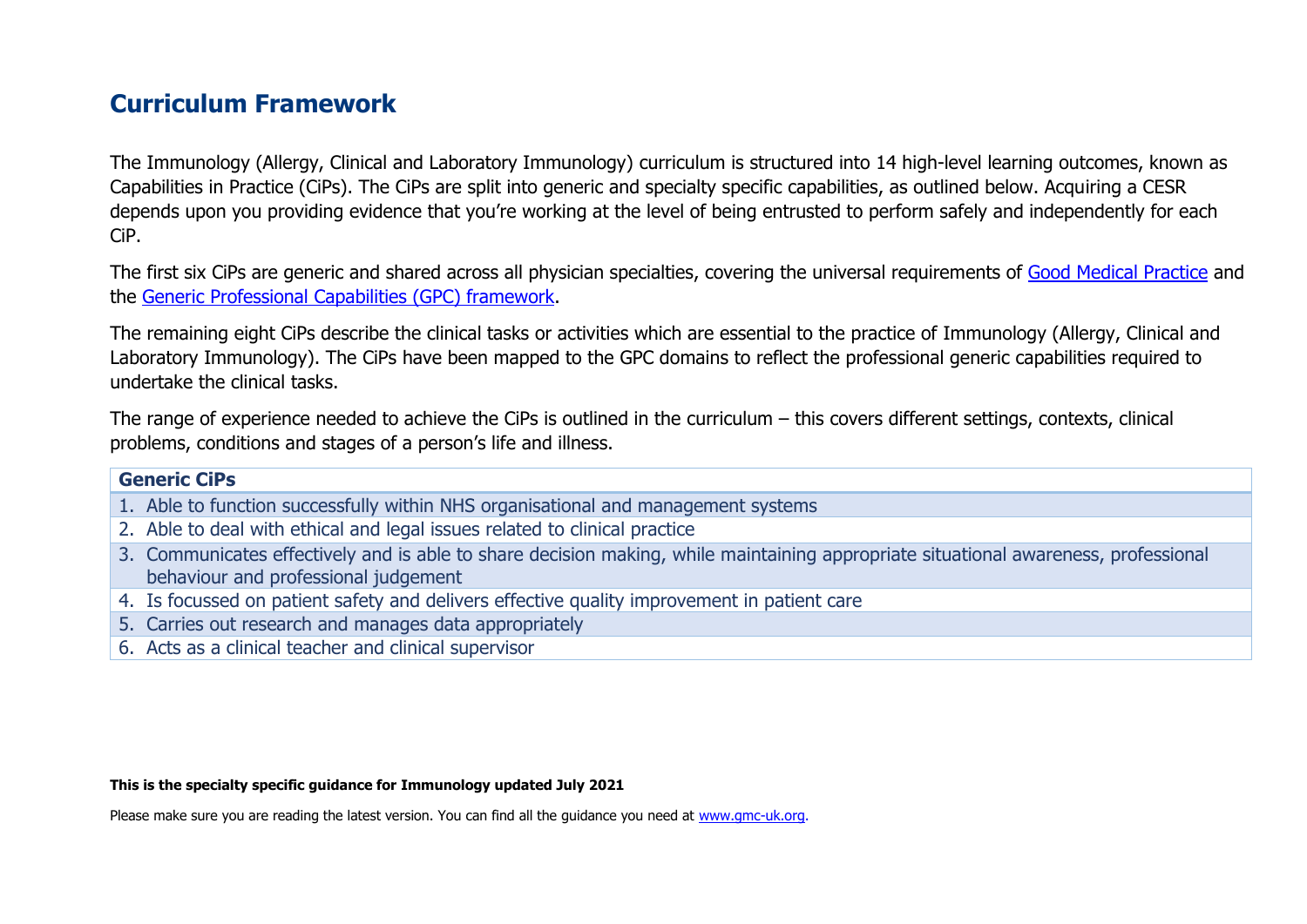#### **Specialty Specific CiPs**

1. Managing, developing, and delivering allergy services in all appropriate service settings

2. Managing, developing, and delivering clinical immunology services in all appropriate service settings

3. Providing advice to colleagues on selection, interpretation and limitations of laboratory and other investigations for common immunological and allergic conditions

4. Supporting the management of patients with allergy, immunodeficiency, auto-immune disease, and auto-inflammatory disease, in liaison with other specialties including primary care

5. Delivering and supporting both immune-mediated and other therapeutic interventions in allergic and immunological conditions

6. Understanding the needs of adolescents and young adults with allergic and immunological diseases transitioning to adulthood.

7. Able to deliver a clinical laboratory liaison service to support investigation and management of allergic and immunological disorders across primary and secondary care

8. Able to lead, supervise and deliver immunology laboratory diagnostic services.

# **Submitting your evidence**

Please keep the following in mind when gathering your evidence:

- **•** The evaluators want to see quality, relevant evidence to demonstrate the required CiPs. It's more important to carefully select your evidence and present it in an organised way, than provide large volumes of minimally relevant evidence
- **•** Triangulated evidence will make a stronger application
- Evidence of your recent practice (i.e. less than five years old) will be given more weight, as it reflects current capabilities
- Your evidence must be legible

All your evidence, other than qualifications you're getting authenticated, **must** be accompanied by a proforma signed by the person who is attesting to the validity and accuracy of your evidence (your verifier). It's very important that you read an explanation of how to do this in our [important notice about evidence.](http://www.gmc-uk.org/doctors/evidence_notice.asp)

#### **This is the specialty specific guidance for Immunology updated July 2021**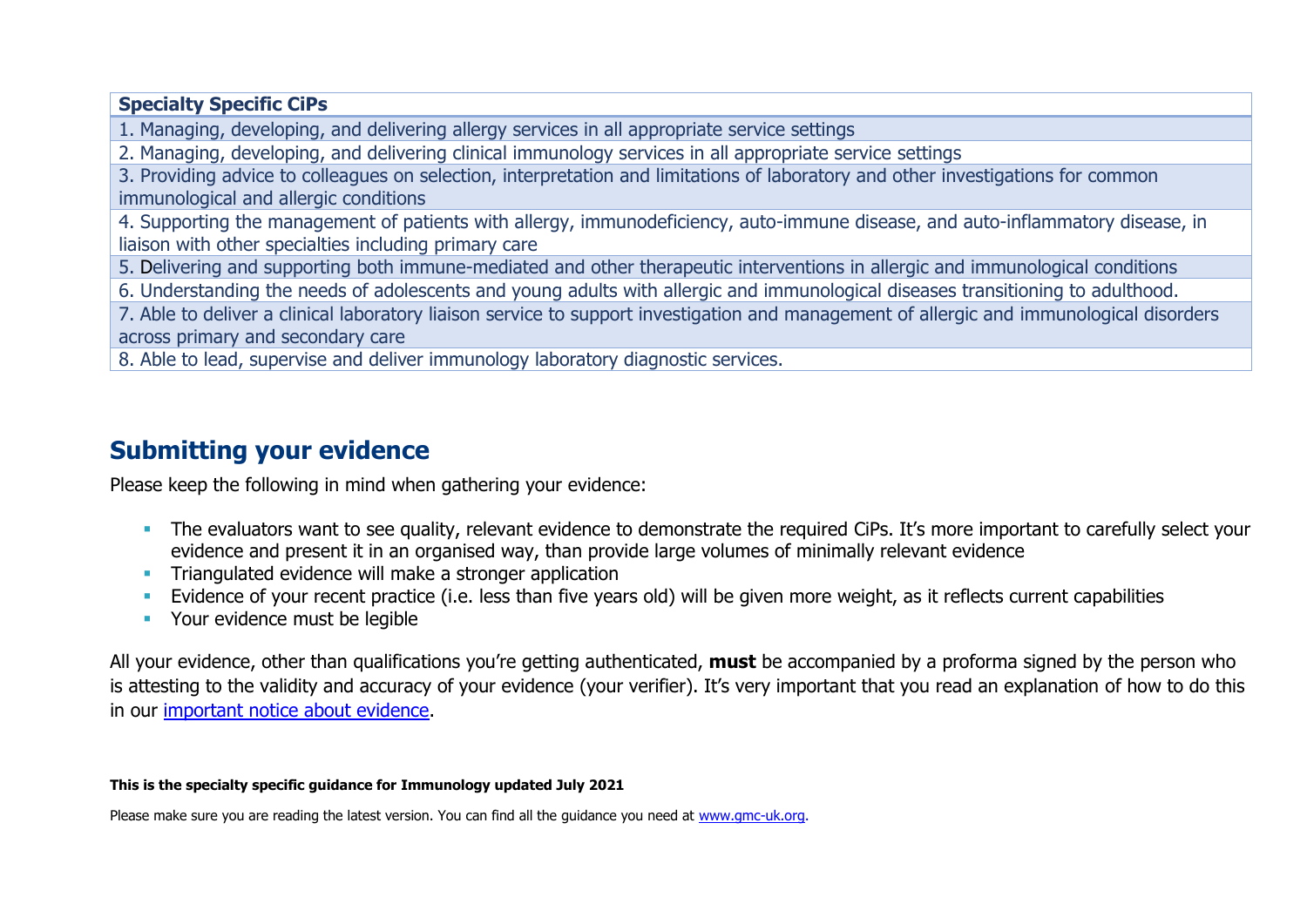You will also need to submit translations of any documents that are not in English. Please ensure the translations you submit meet our [translation requirements.](http://www.gmc-uk.org/doctors/translations.asp)

Your evidence **must** be accurate and may be verified at source should we have any queries or justifiable doubts about the accuracy of your evidence. All evidence submitted will be cross checked against the rest of your application and documents.

#### **Anonymising your evidence**

It is important that you anonymise your evidence before you submit it to us. You **must** remove:

- **E** All patient identifying details
- **•** Details of patients' relatives
- **·** Details of colleagues that you have assessed, written a reference for, or who have been involved in a complaint you have submitted

#### This includes:

- Names (first and last)
- Addresses
- **EXECONTER CONTACT CONTACT AS INCREDIST** Contact details such as phone numbers or email addresses
- **E** NHS numbers
- Other individual patient numbers
- GMC numbers

The following details **don't** need to be anonymised:

- Gender
- Date of birth

#### **This is the specialty specific guidance for Immunology updated July 2021**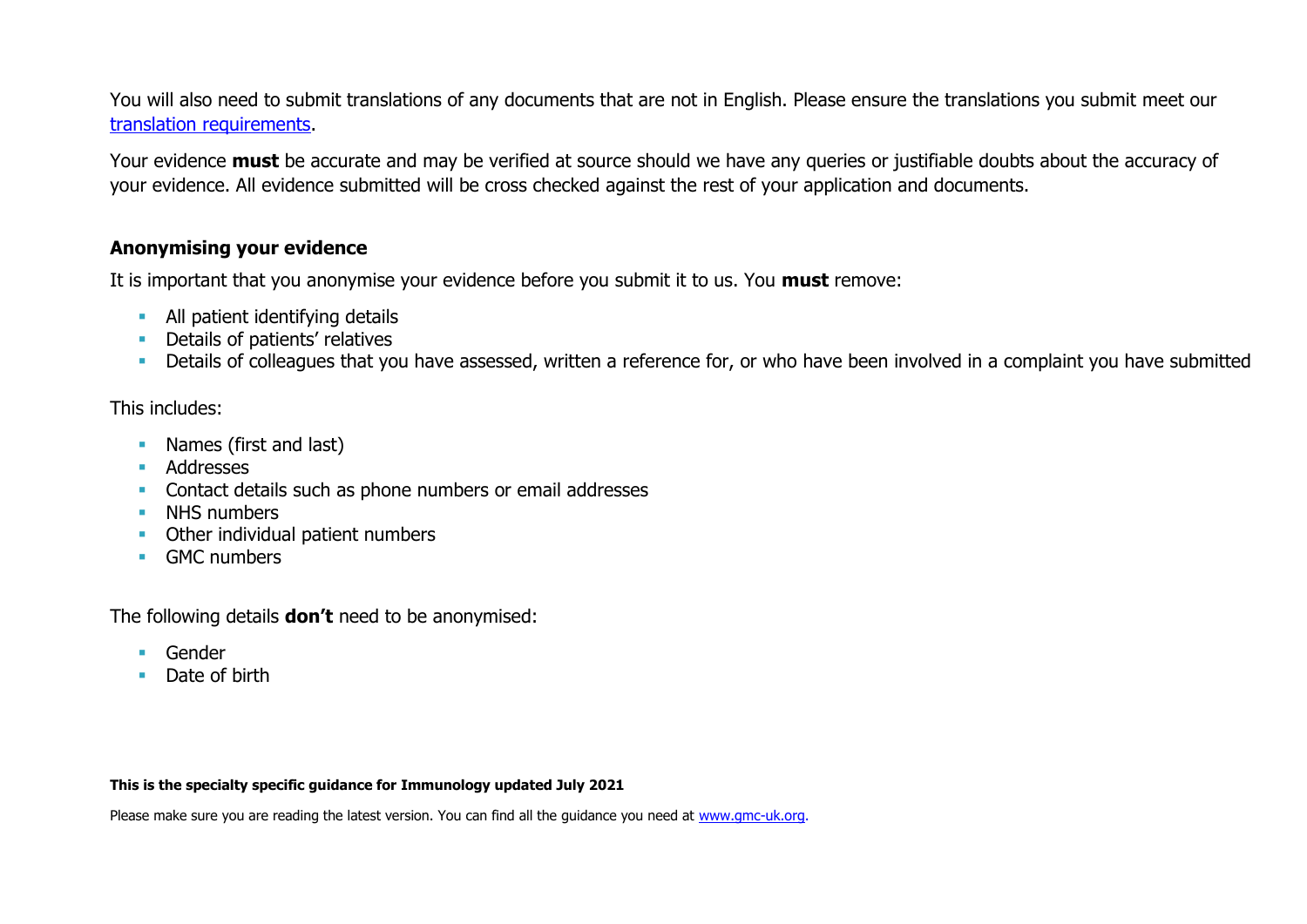It is your responsibility to make sure that your evidence has been anonymised. Evidence which has not been anonymised will be returned to you. More information can be found on our [website.](https://www.gmc-uk.org/registration-and-licensing/join-the-register/registration-applications/cesr-cegpr-application-process/anonymisation)

#### **How much evidence to submit**

**As a general guide, most applications are expected to include around 100 electronically uploaded documents. You must ensure that you follow our guidance on how to present and group your evidence in the online application.**

The total number of documents and assessments presented is less important than the quality of the documents, and the breadth of cases covered. This allows the evaluators to form reliable judgements of performance and capabilities.

This guidance on documents to supply is not exhaustive and you may have alternative evidence. You do not necessarily have to supply every type of evidence listed, but you must submit sufficient evidence to address each of the required learning outcomes and the associated capabilities. We recognise that you may not have all the evidence that is required but it will help us process your application more quickly if you ensure that you only submit evidence that is directly relevant. Triangulation of evidence will strengthen an application, and we recommend that you delay submitting an application until you have achieved this.

Your evidence **must** cover the knowledge, skills and experience to demonstrate the required CiPs in all areas of the curriculum. You should focus on providing **good quality** evidence, rather than quantity. You are advised to review the curriculum and ARCP decision aid to see what is expected from doctors in training in Immunology (Allergy, Clinical and Laboratory Immunology) in the UK.

You should bear in mind the following points:

- **Evidence should show that you are able to assess and offer a first opinion in any setting and for any age**
- Don't duplicate evidence that is relevant to more than one CiP you should include one copy and list it under each relevant CiP (cross referencing)

#### **This is the specialty specific guidance for Immunology updated July 2021**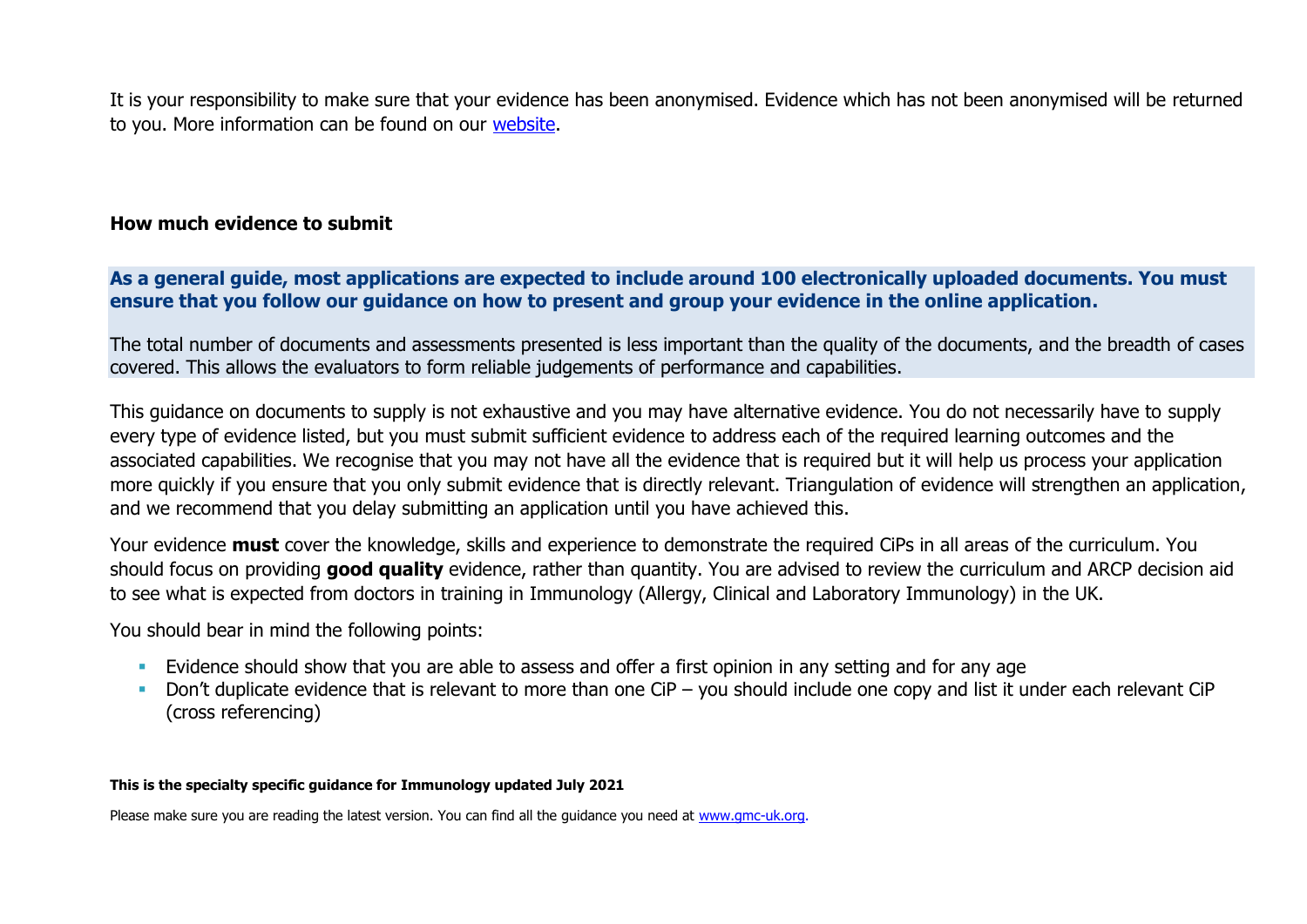- **Evidence should only be cross referenced where it adds significant support to a CiP**
- **Evidence should be provided from a variety of clinical settings.**

**Our [guidance](https://www.gmc-uk.org/-/media/documents/sat---cesr-cegpr-online-application---user-guide---dc11550_pdf-76194730.pdf) on compiling your evidence will help you to decide what is relevant and what is not. We recommend that you read it carefully.**

#### **Organising your evidence**

Your evidence will need to be organised to reflect the structure of the online application. You need to gather your evidence by CiP and then attach this under the relevant section in your online application.

Please refer to our user quide for information on grouping and uploading your evidence.

Your evidence must be mapped to the curriculum by providing primary evidence for knowledge, skills and qualifications to demonstrate the required CiPs for all areas of the curriculum. If evidence is missing from any area of the curriculum, your application may be unsuccessful.

You will not be able to compensate for shortfalls in your evidence of training and experience in a particular area, by providing extra evidence in other areas.

# **Tips for a successful application**

In our experience, CESR applications fail because they provide inadequate or poor evidence of current capability covering the entire curriculum. Below are some tips for you to consider when making an application:

■ Before submitting an application, you should review the current CCT curriculum in conjunction with this document. A strong CESR application will provide evidence to demonstrate that knowledge, skills and experience are equivalent in both the breadth and level of capability, to that set out in the curriculum.

#### **This is the specialty specific guidance for Immunology updated July 2021**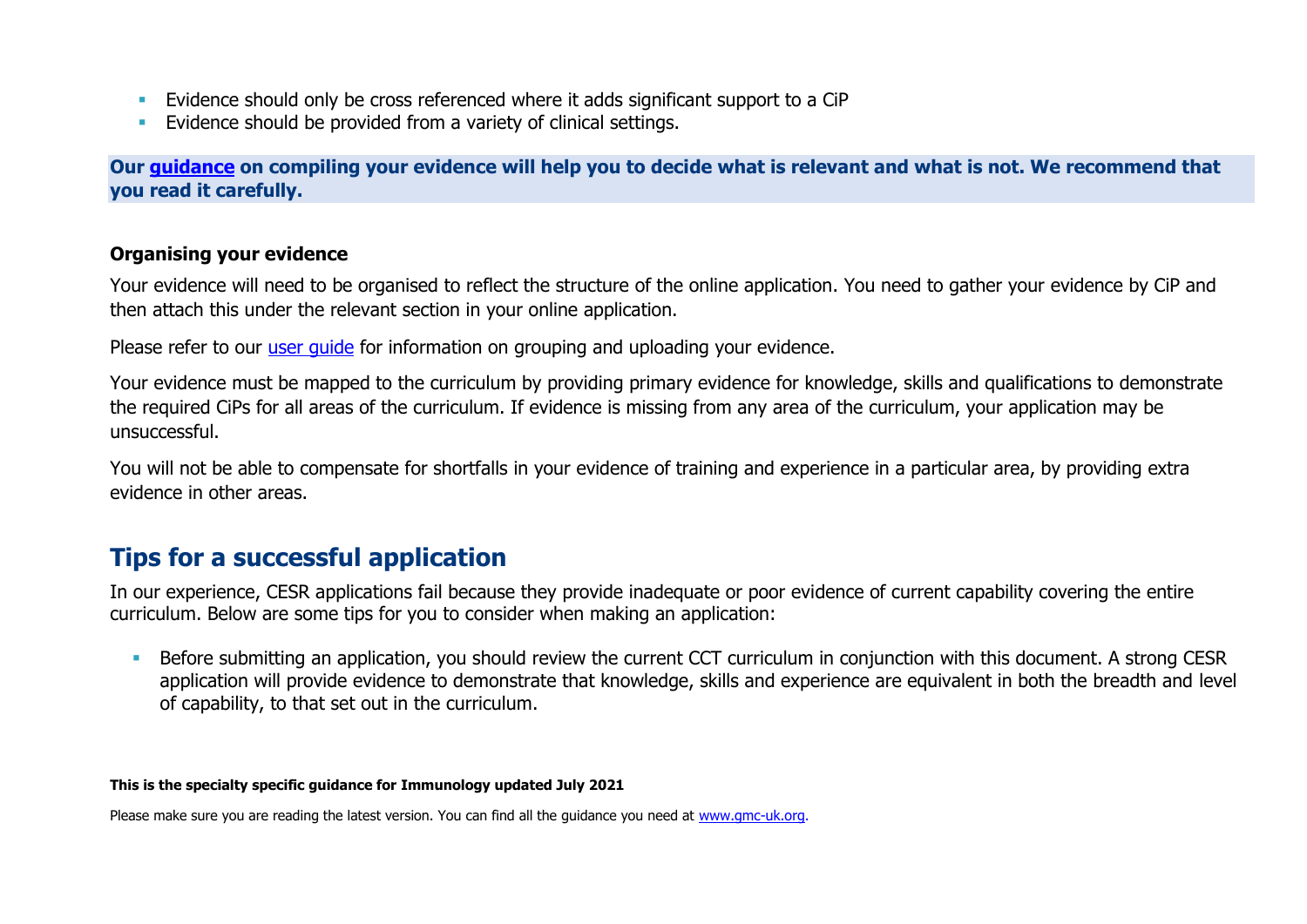- **•** Provide evidence of your **current capability** in all areas of the curriculum. This includes the maintenance of CiPs and key skills over the last five years – all evidence should be clearly linked to the CiPs.
- Ensure you have evidence demonstrating core medical knowledge and application of this knowledge in practice to the level of two years of Internal Medicine stage 1 training. To demonstrate core internal medical capabilities, applicants need to provide MRCP (UK) or equivalent and evidence showing the application of core skills including outpatient capability. This evidence could include supervised learning events (SLEs) and workplace based assessments (WPBAs) including multisource feedback (MSF). Evidence for alternative core medical knowledge and training can be provided – e.g. MRCPCH. Further information can be found in each CiP.
- Present your evidence in a clear, logical manner. You should refer to our user guide for advice on how to group, title and upload your evidence.
- **Ensure your referees can provide detailed support for your key skills across all (or most) areas of the curriculum and understand the** requirements for specialist training and registration in Immunology (Allergy, Clinical and Laboratory Immunology) in the UK.
- **•** Provide evidence of managing a broad range of patients, as seen daily by Immunology (Allergy, Clinical and Laboratory Immunology) doctors in the UK.
- **•** Provide evidence of your clinical capability across the range of experience, ages and settings.
- **•** Provide evidence of completing the full FRCPath examination or equivalent.
- **Ensure your evidence demonstrates you are entrusted to act at consultant level across all of the specialty CiPs.**

**We strongly recommend that you closely match your experiences against the current curriculum and provide evidence of equivalence across all areas.** 

#### **This is the specialty specific guidance for Immunology updated July 2021**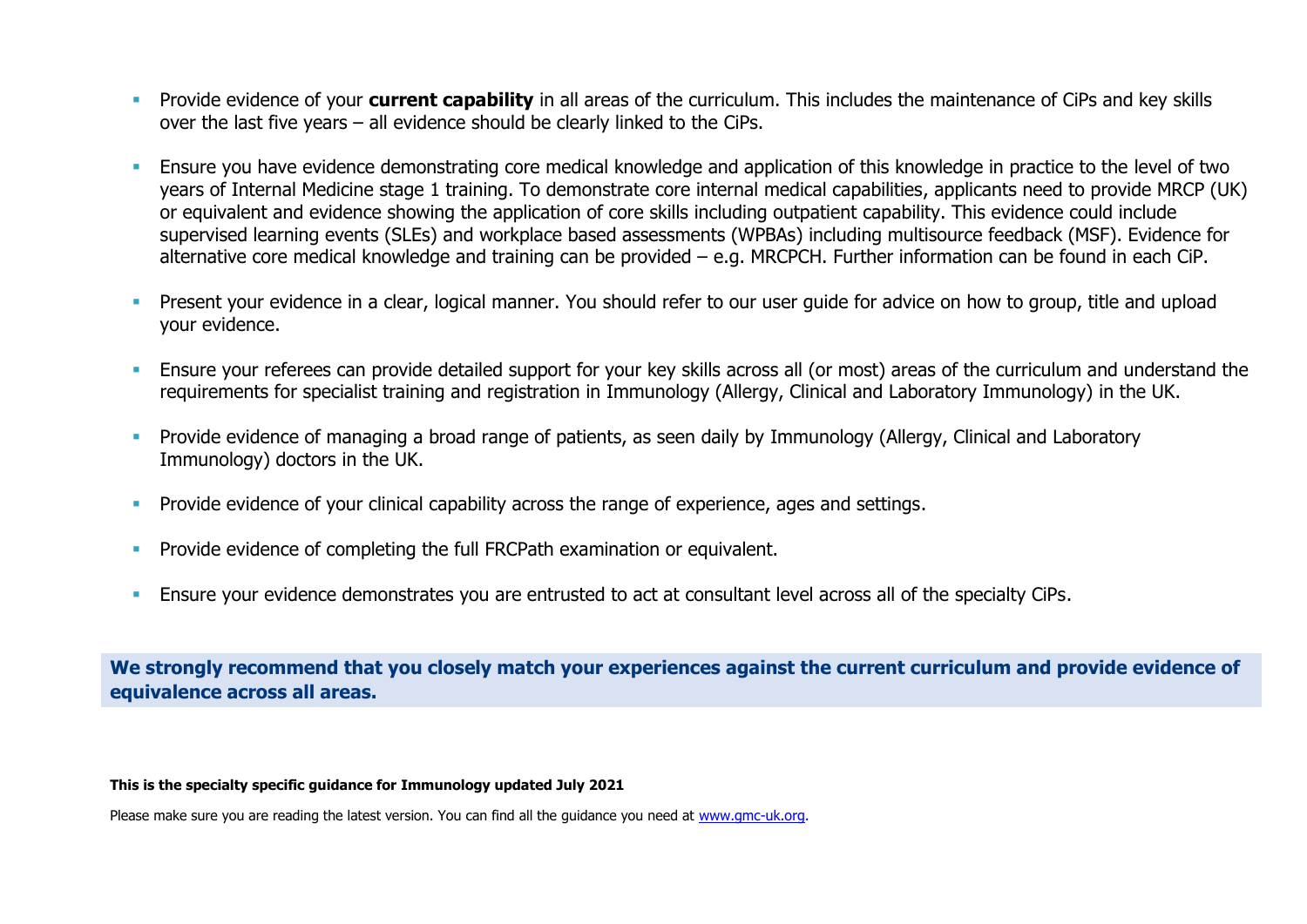# **How your evidence can be used to demonstrate key capabilities in different CiPs**

You will notice that some of the suggested evidence is listed more than once. This is because these documents are relevant to more than one CiP. For example, MSF can be used to demonstrate competence in most CiPs – therefore, you can use the same MSF to demonstrate the required capability across several CiPs

If you have a document that is relevant to more than one CiP, don't include multiple copies of it. Instead, provide one copy and list it in your application under each relevant CiP, stating that the document is located elsewhere, and you'd like to cross reference it.

Below is a list of evidence that are relevant to most CiPs – it is by no means exhaustive, and you are encouraged to submit a variety of evidence.

**A description of the assessments below, together with template forms, can be found on the [JRCPTB website](https://www.jrcptb.org.uk/assessment/workplace-based-assessment)**

| <b>Evidence /</b><br>requirement                                                                  | <b>About</b>                                                                                                                                                                           | <b>Minimum</b><br>expectation |
|---------------------------------------------------------------------------------------------------|----------------------------------------------------------------------------------------------------------------------------------------------------------------------------------------|-------------------------------|
| <b>Supervised Learning Events (SLEs)</b>                                                          |                                                                                                                                                                                        |                               |
| <b>Case-based</b><br>discussion and/<br>or mini-clinical<br>evaluation<br>exercise (mini-<br>CEX) | These should have been undertaken with a consultant.<br>CbDs and Mini-CEX should cover different aspects of the Immunology (Allergy, Clinical<br>and Laboratory Immunology) curriculum | <b>20</b>                     |
| <b>Workplace Based Assessments (WPBAs)</b>                                                        |                                                                                                                                                                                        |                               |
| <b>Direct</b><br><b>Observation of</b>                                                            | Evidence of practice of procedures detailed below                                                                                                                                      | 12                            |

#### **This is the specialty specific guidance for Immunology updated July 2021**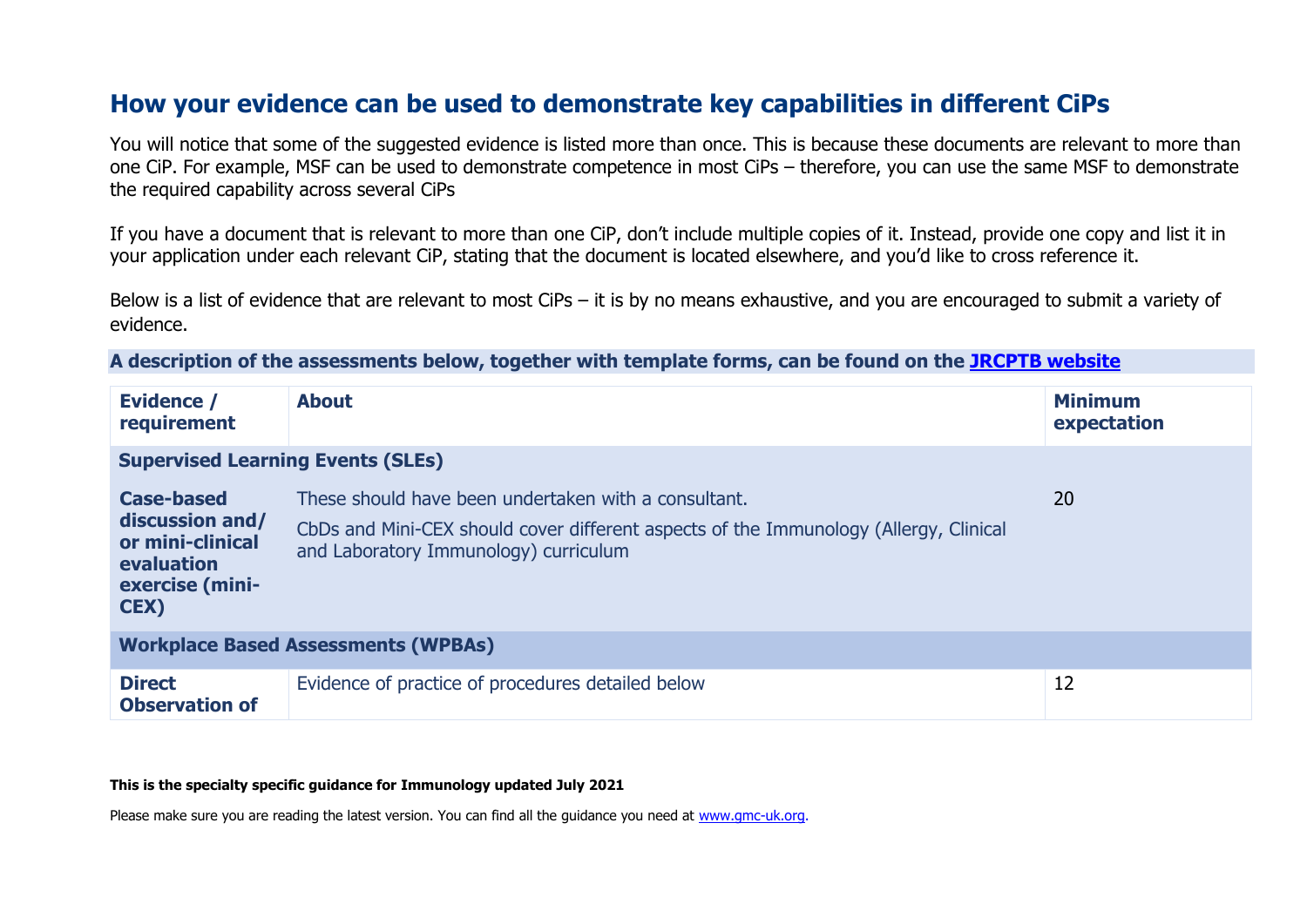| <b>Procedural Skills</b><br>(DOPS)                                                          | Additional evidence of other procedure relevant to Allergy, Clinical and Laboratory<br>Immunology may be provided to demonstrate the achievement of independent safe<br>practice.                                                                     |                                  |
|---------------------------------------------------------------------------------------------|-------------------------------------------------------------------------------------------------------------------------------------------------------------------------------------------------------------------------------------------------------|----------------------------------|
| <b>Quality</b><br><b>Improvement</b><br><b>Project</b><br><b>Assessment Tool</b><br>(QIPAT) | Can be used to demonstrate active involvement in service audit or development projects.                                                                                                                                                               | 1 completed in last 12<br>months |
| <b>Patient Survey</b><br>(PS)                                                               | Formal patient feedback is strong evidence as it's an anonymous feedback exercise. It<br>should include approximately 15 patients. The JRCPTB has a template available on their<br>website. A reflective entry reflecting on the survey must be made. | 1 completed in last 12<br>months |
|                                                                                             | If it is not possible to provide a formal patient survey an applicant could provide<br>alternative evidence. However, this must provide equivalent details and breadth of<br>information.                                                             |                                  |
|                                                                                             | Alternative evidence could include:                                                                                                                                                                                                                   |                                  |
|                                                                                             | • Thank you letters/cards from patients                                                                                                                                                                                                               |                                  |
|                                                                                             | • Statements from referees                                                                                                                                                                                                                            |                                  |
|                                                                                             | • Testimonial letters from colleagues                                                                                                                                                                                                                 |                                  |
|                                                                                             | • Feedback from patients/colleagues                                                                                                                                                                                                                   |                                  |
| <b>Teaching</b><br>observation (TO)                                                         | At least 1 should be completed by a consultant in the specialty.                                                                                                                                                                                      | 1 completed in last 12<br>months |
| <b>Multi Source</b><br><b>Feedback (MSF)</b>                                                | MSF is a strong piece of evidence as it is an anonymous feedback exercise.                                                                                                                                                                            | 1 completed in last 12<br>months |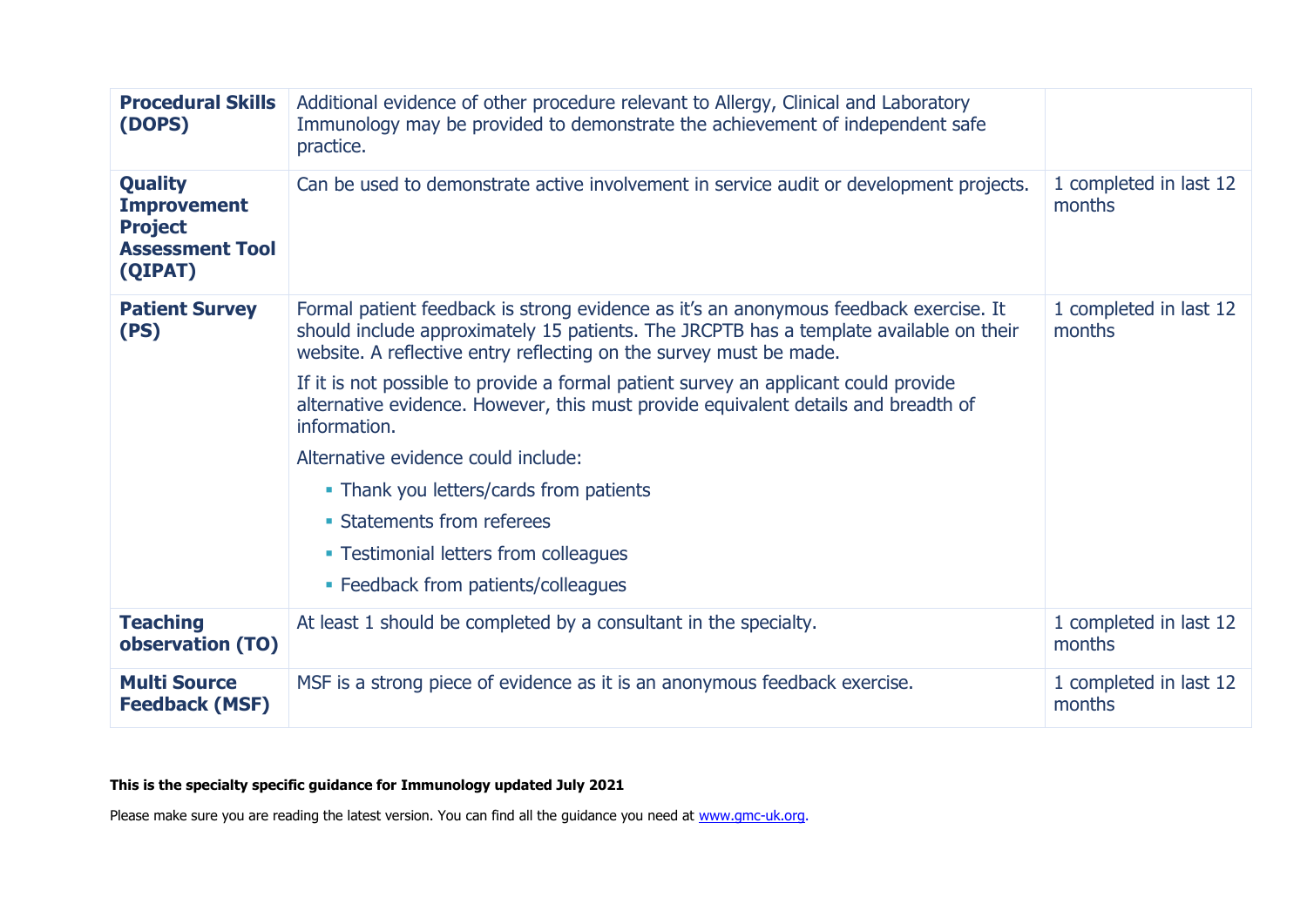|                                                   | Minimum of one in the year before the application has been submitted $-$ any available<br>from the last five years should also be submitted.                                                                                                                                                                                                                                                                                                                                                                                                                                                                                                                                                                                                                                                                                                                                                                                                           |                                                     |
|---------------------------------------------------|--------------------------------------------------------------------------------------------------------------------------------------------------------------------------------------------------------------------------------------------------------------------------------------------------------------------------------------------------------------------------------------------------------------------------------------------------------------------------------------------------------------------------------------------------------------------------------------------------------------------------------------------------------------------------------------------------------------------------------------------------------------------------------------------------------------------------------------------------------------------------------------------------------------------------------------------------------|-----------------------------------------------------|
|                                                   | MSF should include approximately 15 colleagues, and not more than four should be<br>doctors.                                                                                                                                                                                                                                                                                                                                                                                                                                                                                                                                                                                                                                                                                                                                                                                                                                                           |                                                     |
| <b>Other evidence</b>                             |                                                                                                                                                                                                                                                                                                                                                                                                                                                                                                                                                                                                                                                                                                                                                                                                                                                                                                                                                        |                                                     |
| To be included in<br>the portfolio of<br>evidence | <b>- Appraisal</b> is good evidence of engaging with systems, processes and mandatory<br>requirements and demonstrates performance (clinical and non-clinical)<br>• Reflective diaries/ evidence of self-reflection<br><b>Supervisor report</b> reports from trainers and supervisors are important evidence to<br>affirm and support capabilities and performance in both clinical and non-clinical<br>activities. JRCPTB provides a Multiple Consultant Report (MCR) template for the<br>purpose of these reports of which there should be four in the last 12 months.<br><b>- Logbooks</b> must cover the last five years and show the type of procedures you<br>performed and your role in the procedure<br><b>Training events</b> (courses, study days, meetings) over the last five years<br><b>Evidence of seeing patients</b> over the last five years covering a range of settings,<br>referral contexts, conditions, stages of illness, ages | 4 completed in the last<br>12 months (e.g.<br>MCRs) |
|                                                   | <b>Academic activities</b>                                                                                                                                                                                                                                                                                                                                                                                                                                                                                                                                                                                                                                                                                                                                                                                                                                                                                                                             |                                                     |
|                                                   | <b>• Management activities</b><br><b>Structured reports</b>                                                                                                                                                                                                                                                                                                                                                                                                                                                                                                                                                                                                                                                                                                                                                                                                                                                                                            |                                                     |
|                                                   |                                                                                                                                                                                                                                                                                                                                                                                                                                                                                                                                                                                                                                                                                                                                                                                                                                                                                                                                                        |                                                     |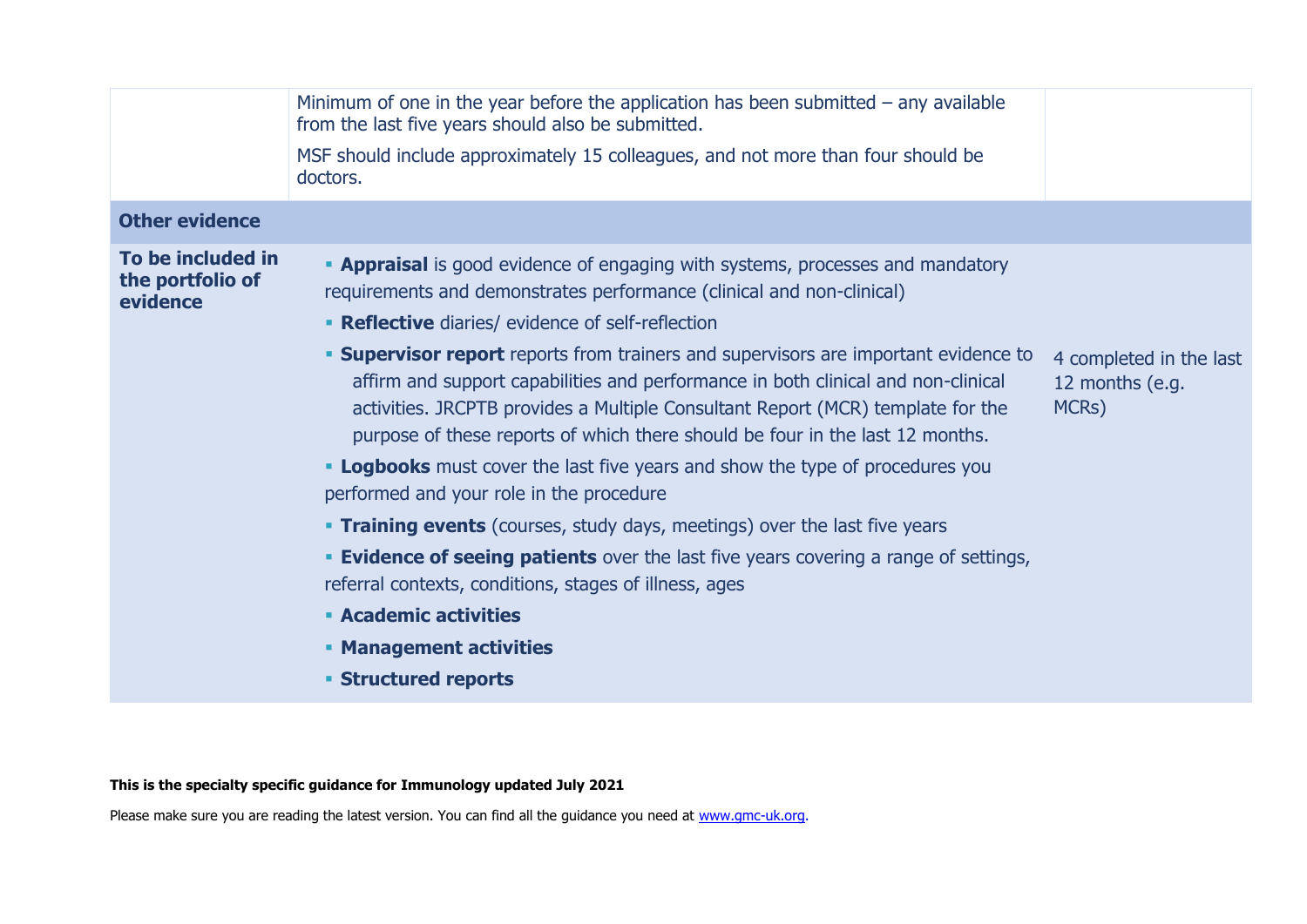| <b>Continuing</b><br><b>Professional</b> | CPD represents the acquisition and maintenance of knowledge, skills and key skills.                                                                       |  |
|------------------------------------------|-----------------------------------------------------------------------------------------------------------------------------------------------------------|--|
| <b>Development</b><br>(CPD)              | Courses you may want to provide evidence of include:<br>Life support<br>$\mathcal{L}_{\mathcal{A}}$<br><b>Teaching</b><br><b>Simulation</b><br>Management |  |
|                                          | Research methodology<br><b>Business</b><br><b>I</b><br>Communication<br>Education<br><b>College</b>                                                       |  |
|                                          | Examples of evidence could include a personal, reflective diary of learning achievements,<br>in addition to detailed evidence of courses attended.        |  |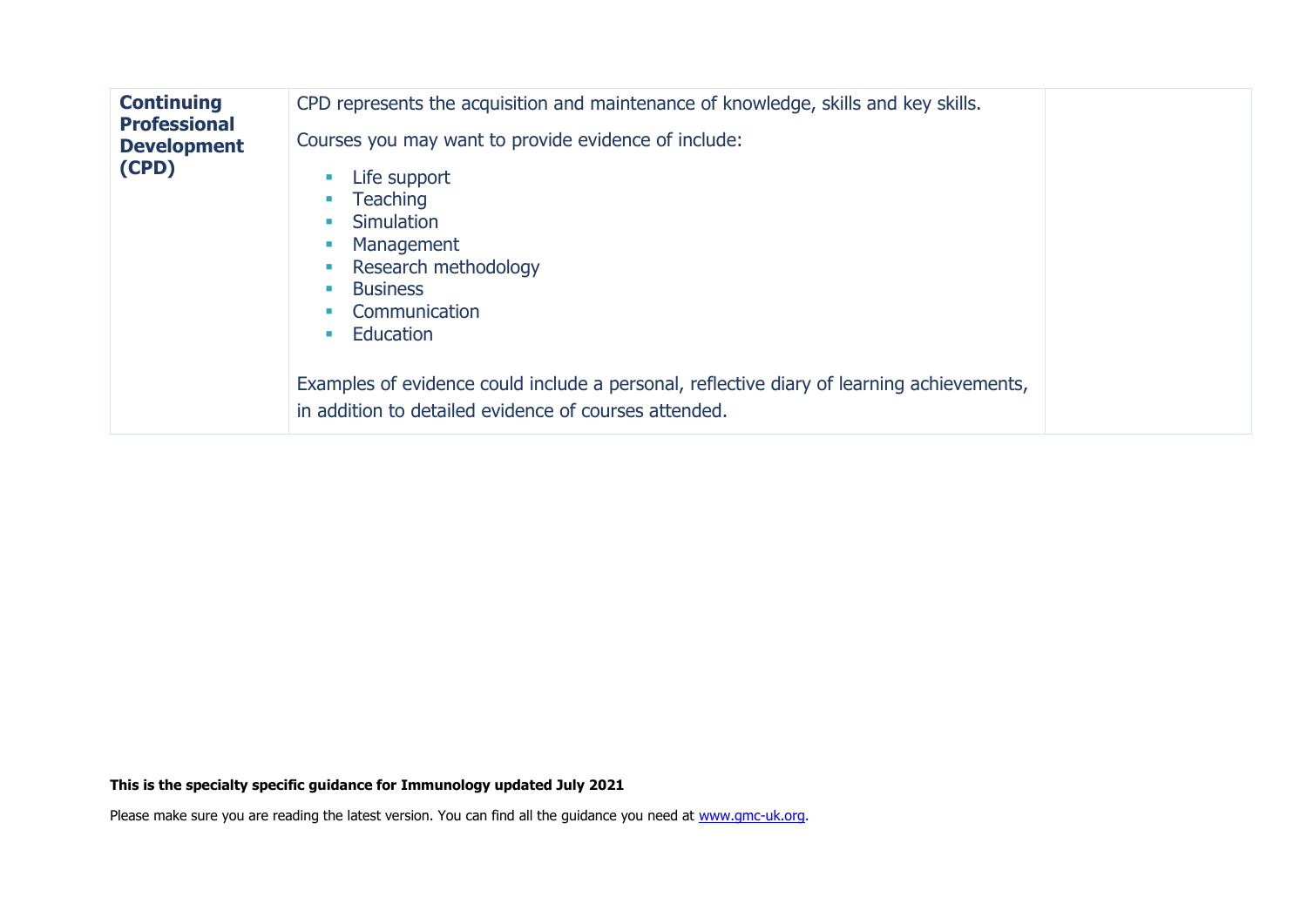# **Evidence of training and qualifications**

Substantial primary evidence for any previous training towards a medical qualification should **only** be submitted if the training is directly relevant to your CESR capabilities **and** dates from the past five years. Otherwise, certificates of completion are sufficient evidence of training.

| <b>Primary medical qualification</b><br>(PMQ) | If you hold full registration with us, you do not need to submit your PMQ as we saw it when we<br>assessed your application for registration.<br>If you do not hold registration, you will need to have your PMQ independently verified by ECFMG<br>before we can grant you full registration with a licence to practise.<br>You can find out more about primary source verification on our website.<br>You only need to get your PMQ verified by ECFMG. The rest of your evidence should be verified in<br>line with our quidance. |
|-----------------------------------------------|-------------------------------------------------------------------------------------------------------------------------------------------------------------------------------------------------------------------------------------------------------------------------------------------------------------------------------------------------------------------------------------------------------------------------------------------------------------------------------------------------------------------------------------|
| <b>Specialist medical</b><br>qualification(s) | Please provide an <b>authenticated copy</b> of any specialist medical qualifications you hold.<br>Evidence of completion of full MRCP (UK) or equivalent. MRCPCH is acceptable for applicants<br>demonstrating alternative core capabilities in paediatrics.<br>Applicants must also demonstrate an appropriate test of knowledge to that required for the CCT<br>which is the <b>FRCPath Parts 1 &amp; 2.</b><br>There are no qualifications from outside Europe that enable automatic entry to the Specialist                     |
|                                               | Register in any specialty. An evaluation is made based on an applicant's whole career and                                                                                                                                                                                                                                                                                                                                                                                                                                           |

#### **This is the specialty specific guidance for Immunology updated July 2021**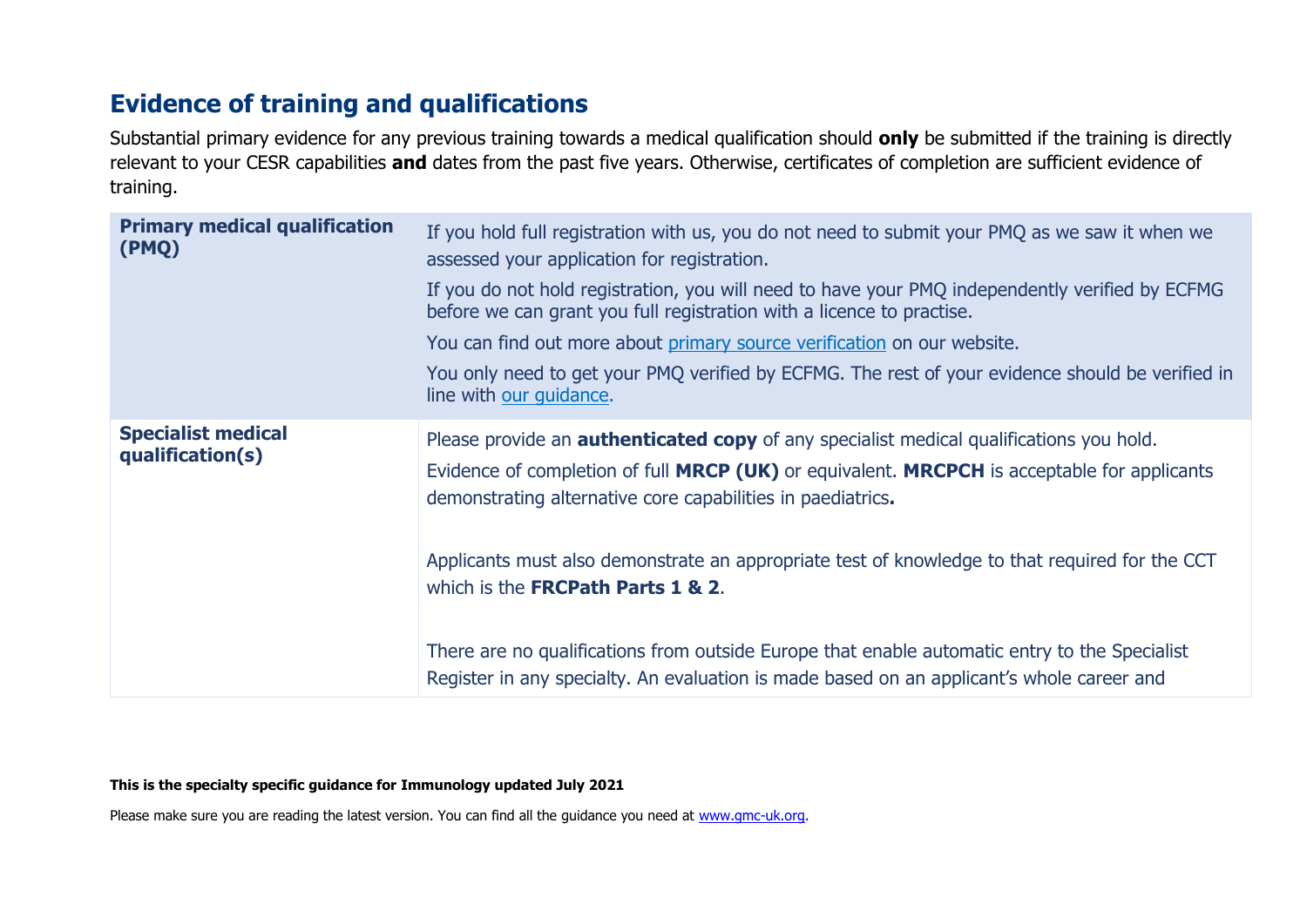|                                                  | therefore two applicants with the same qualifications but different training and/or experience may<br>not receive the same decision.                                                                                                                                                                                                                                                                                                                                                                                                                                              |
|--------------------------------------------------|-----------------------------------------------------------------------------------------------------------------------------------------------------------------------------------------------------------------------------------------------------------------------------------------------------------------------------------------------------------------------------------------------------------------------------------------------------------------------------------------------------------------------------------------------------------------------------------|
|                                                  | If your specialist medical qualification is from outside the UK, please ensure that you provide the<br>following evidence in addition to your qualification:<br>Training curriculum or examination syllabus<br>$\circ$<br>Formal period assessments completed during training (these may be older than 5 years)<br>$\circ$                                                                                                                                                                                                                                                        |
| <b>Recent specialist training</b>                | If you have worked in posts approved for a specialist training programme for a relevant<br>qualification outside the UK in the past five years, please provide an <b>authenticated copy</b> of the<br>curriculum or syllabus that was in place when you undertook your training.                                                                                                                                                                                                                                                                                                  |
|                                                  | If a formal curriculum or syllabus (including assessment methods) is not available please provide a<br>letter from the awarding body outlining the content of the training programme or examination.                                                                                                                                                                                                                                                                                                                                                                              |
|                                                  | You must provide evidence of formal periodic assessment during your training. This evidence must<br>have been completed at the time the training was undertaken (if it is completed retrospectively<br>less weight will be given to the information provided). If you do not supply formal assessment<br>documents, the curriculum must demonstrate how you were assessed. A detailed letter of<br>verification from an educational supervisor would satisfy this requirement.<br>If areas for development were highlighted, please provide evidence to demonstrate that you have |
|                                                  | subsequently addressed them.                                                                                                                                                                                                                                                                                                                                                                                                                                                                                                                                                      |
|                                                  | If you have undertaken approved specialty training towards a CCT or CESR(CP) in this specialty in<br>the UK in the past five years, you should provide a copy of your ARCPs.                                                                                                                                                                                                                                                                                                                                                                                                      |
| <b>Specialist registration outside</b><br>the UK | Please provide an <b>authenticated copy</b> of details of the registration requirements of that<br>authority.                                                                                                                                                                                                                                                                                                                                                                                                                                                                     |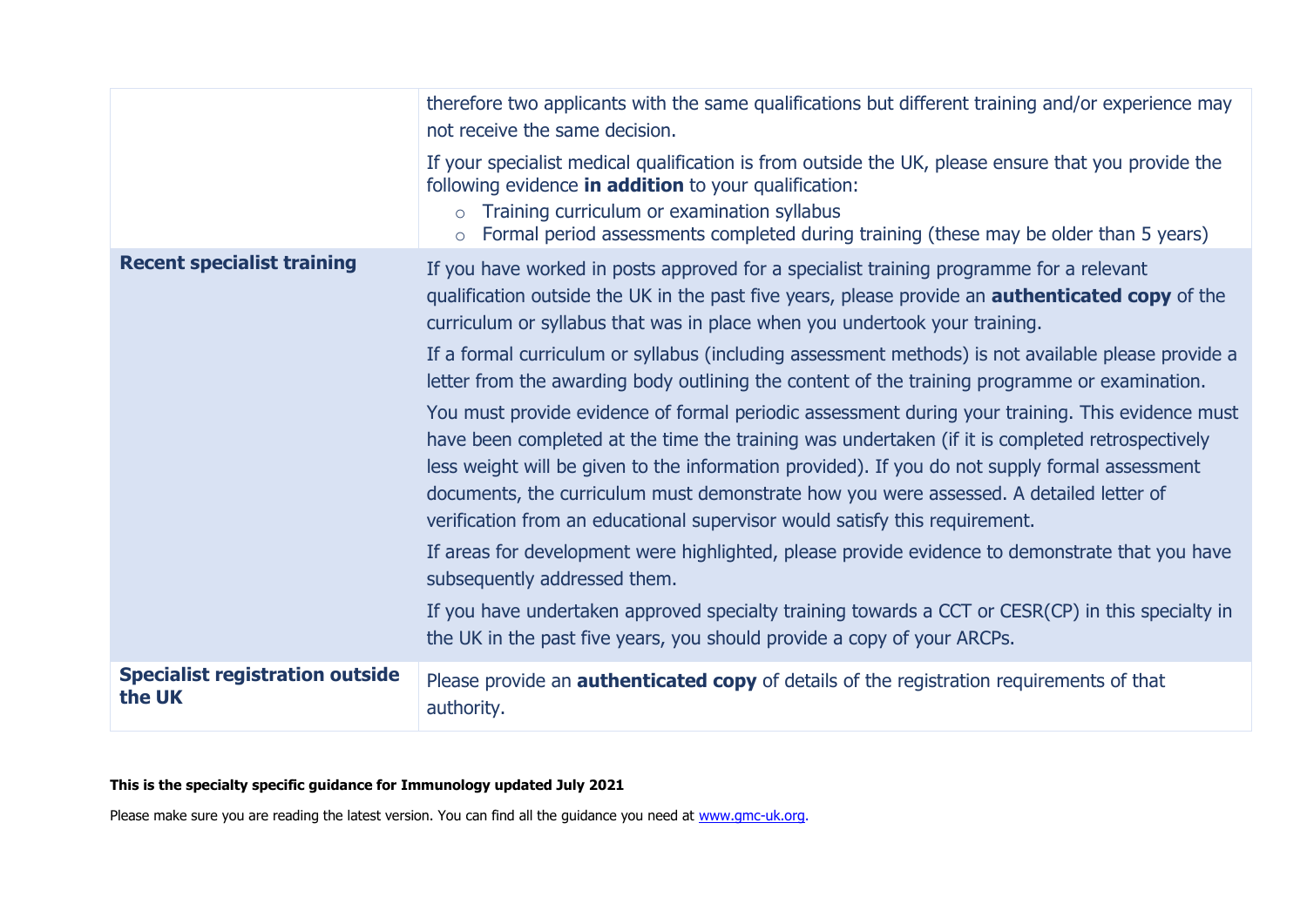You may include postgraduate qualifications if they are relevant to associated capabilities e.g. teaching, management, research methodology. Please provide **copies** of certificates.

# **Evidence of employment in posts and duties (including training posts)**

| <b>Employment letters and</b><br>contracts of employment | The information in these letters and contracts <b>must</b> match your CV. They will confirm the<br>following:<br>dates you were in post<br>post title, grade, training<br>type of employment: permanent, fixed term, or part time (including percentage of whole<br>time equivalent) |
|----------------------------------------------------------|--------------------------------------------------------------------------------------------------------------------------------------------------------------------------------------------------------------------------------------------------------------------------------------|
| <b>Job descriptions</b>                                  | These <b>must</b> match the information in your CV. They will confirm the following:<br>your position within the structure of your department<br>your post title<br>• your clinical and non-clinical commitment<br>your involvement in teaching or training.                         |
| <b>Rotas</b>                                             | You must provide samples of your rotas from the last three years. These should demonstrate your<br>weekly clinical and non-clinical activities. For example, if you worked a 1:8 rota, you should submit<br>eight consecutive weeks' rota to represent that placement.               |

#### **This is the specialty specific guidance for Immunology updated July 2021**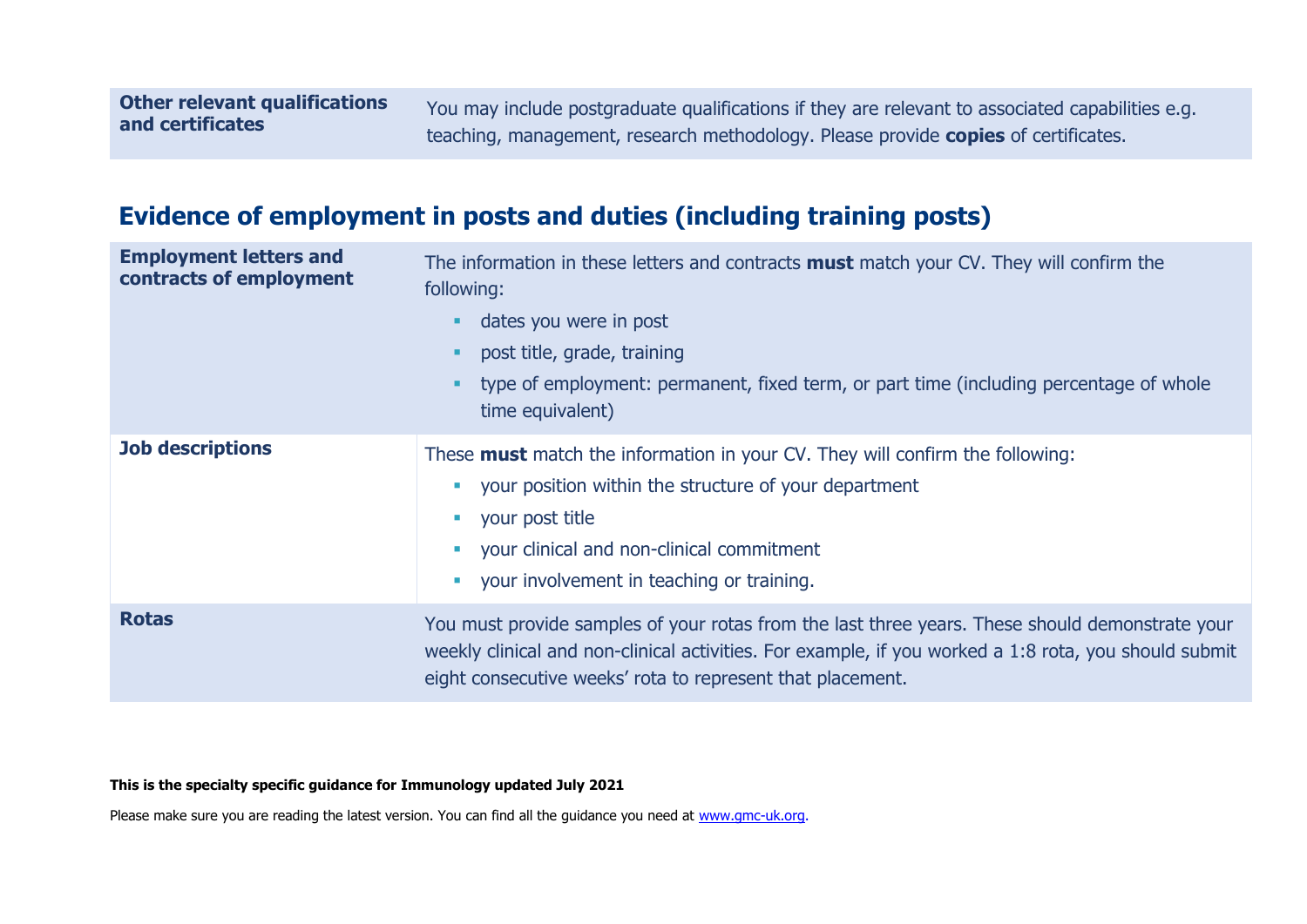| <b>Departmental/ Unit annual</b><br>caseload statistics | You should provide departmental and unit caseload statistics, activity data, range and scope of<br>work undertaken in a placement from the last three years.                                                                                                                                                                                                |
|---------------------------------------------------------|-------------------------------------------------------------------------------------------------------------------------------------------------------------------------------------------------------------------------------------------------------------------------------------------------------------------------------------------------------------|
| <b>Appraisal</b>                                        | Those working in an NHS or managed environment should submit evidence of annual appraisals. A<br>revalidation or appraisal portfolio would be appropriate (if it is completed retrospectively less<br>weight will be given to the information provided).                                                                                                    |
|                                                         | For non-training posts you should provide evidence of ongoing evaluation of your performance.<br>This may take the format of formal appraisals by the department head or line manager (clinical<br>director, medical director, professor).                                                                                                                  |
|                                                         | For those applicants working in independent practice it is recommended that at least one<br>employer. Appraisal is undertaken and summary documentation of this submitted with the<br>application.                                                                                                                                                          |
|                                                         | Where an applicant is not based in the UK alternative forms of appraisal are strongly advised.<br>Alternative evidence may include letters (written at the time) commenting on your performance. In<br>addition, where no formal appraisal or assessment forms are available you must provide<br>information on the method of career review or progression. |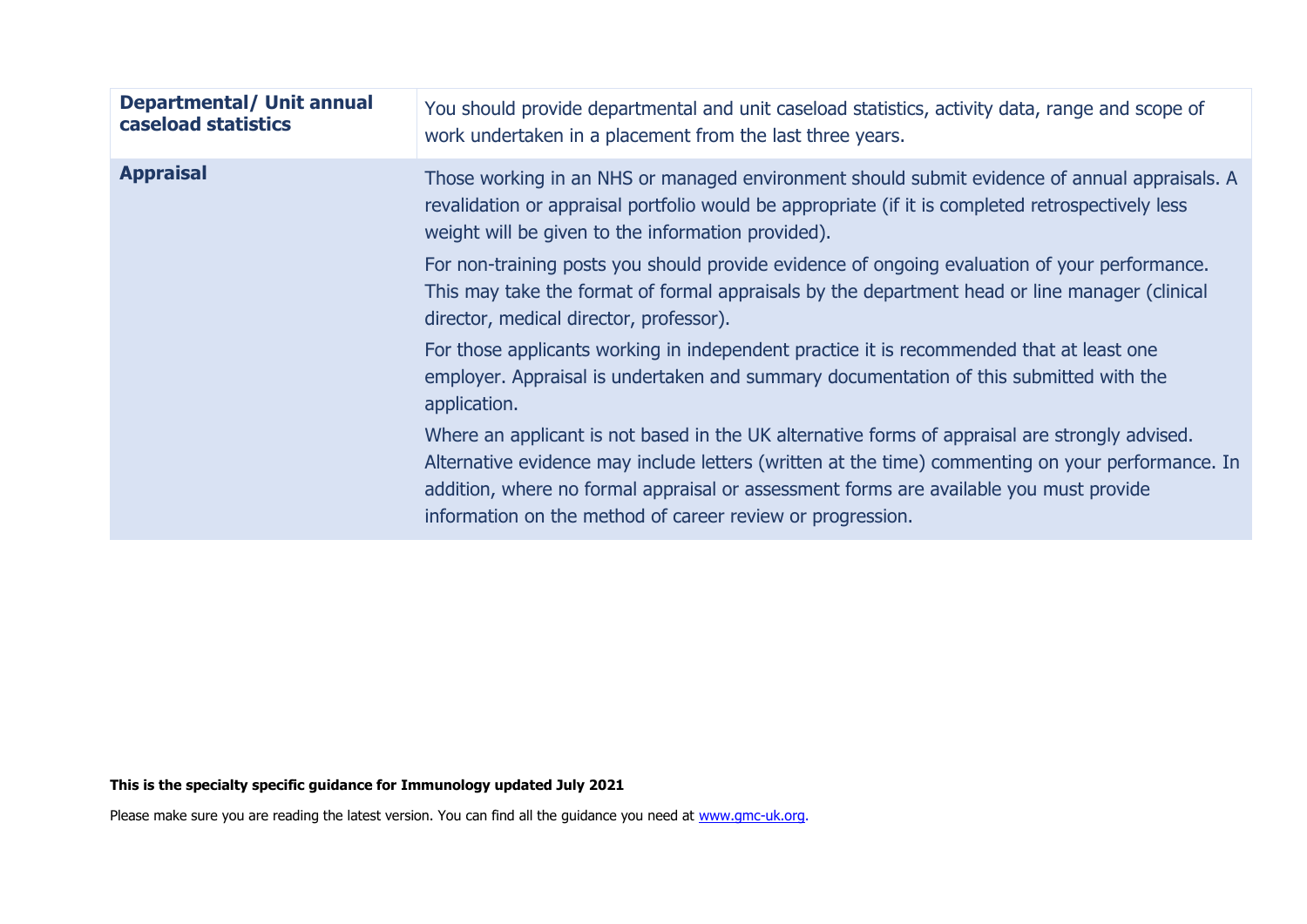### **Generic CiPs**

The suggested documentation is given below each CiP and the overall numbers expected are given in the section above. Each piece of evidence can support more than one CiP and you should cross reference

## **CiP 1: Able to function successfully within NHS organisational and management systems**

### **Key skills:**

- Aware of, and adheres to, the GMC professional requirements
- Aware of public health issues including population health, social determinants of health and global health perspectives
- **•** Demonstrates effective clinical leadership
- Demonstrates promotion of an open and transparent culture
- Keeps up to date through learning and teaching
- **Demonstrates engagement in career planning**
- **•** Demonstrates capabilities in dealing with complexity and uncertainty
- **E** Aware of the role and processes for commissioning
- Aware of the need to use resources wisely

### **Suggested documentation:**

- Reports from consultants who have worked with you, such as the Multiple Consultant Report (MCR)
- Feedback from a variety of clinical and non-clinical colleagues who have worked with you, such as the Multisource Feedback (MSF)
- Evidence of taking an active role in governance structures, including service development. This may, for example, include the minutes of meetings for governance and unit management in which the applicant has been involved, MDT meetings, and any documented service development initiatives such as QIPAT.

#### **This is the specialty specific guidance for Immunology updated July 2021**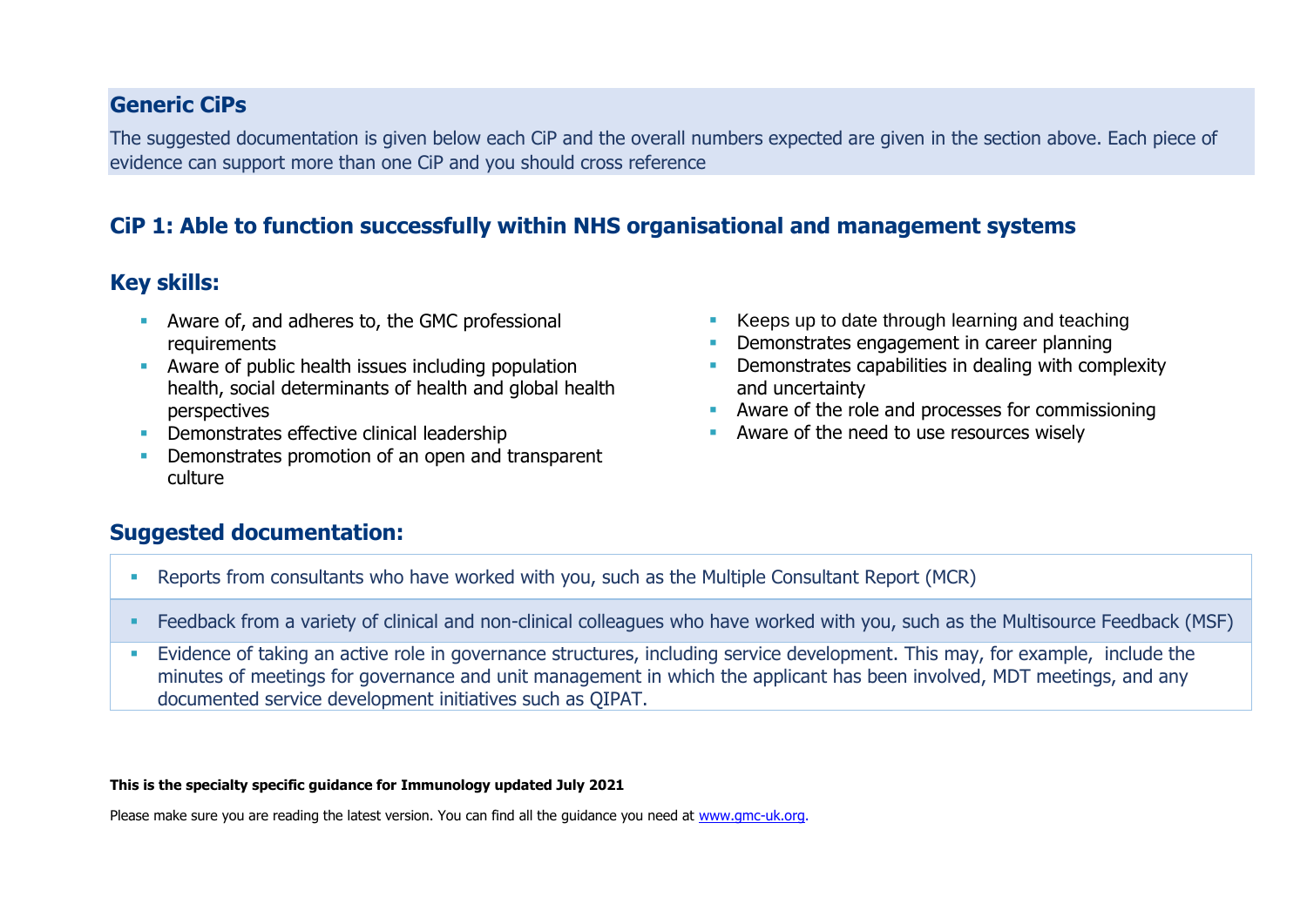## **CiP 2: Able to deal with ethical and legal issues related to clinical practice**

### **Key skills:**

- **EXECT** Aware of national legislation and legal responsibilities, including safeguarding vulnerable groups
- Behaves in accordance with ethical and legal requirements
- **•** Demonstrates ability to offer apology or explanation when appropriate
- **•** Demonstrate ability to lead the clinical team in ensuring that ethical and legal factors are considered openly and consistently

### **Suggested documentation:**

- Reports from consultants who have worked with you, such as the Multiple Consultant Report (MCR), end of placement and appraisal reports
- Feedback from a variety of clinical and non-clinical colleagues who have worked with you, such as the Multisource Feedback (MSF)
- Evidence of ability to assess the mental capacity of patients to make healthcare decisions. Evidence could include:
	- Reflections on cases where you had to assess a patient's mental capacity
- Evidence of involvement in making best interests' decisions, such as:
	- Notes
	- Letters
	- Meeting minutes

#### **This is the specialty specific guidance for Immunology updated July 2021**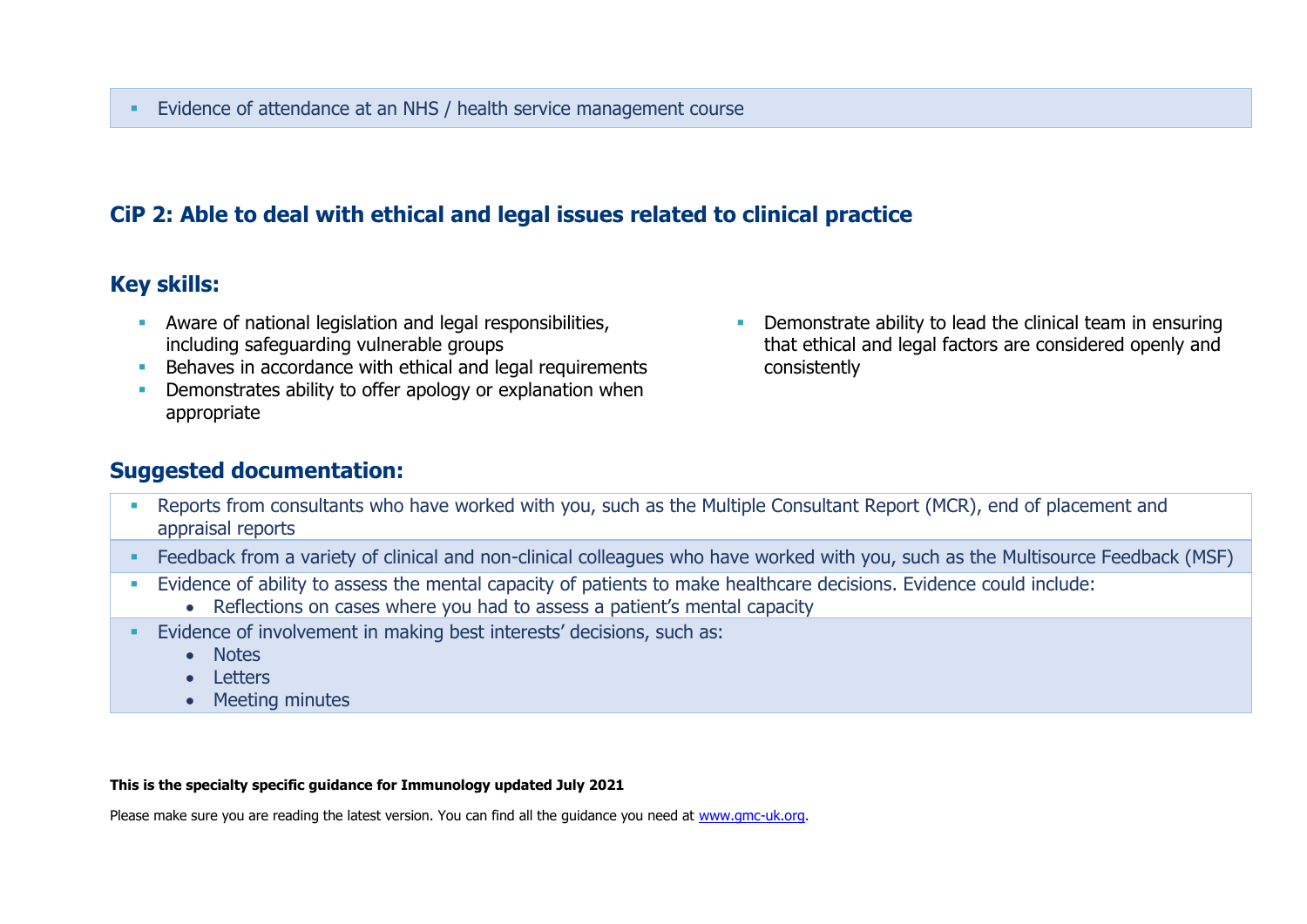- Awareness of relevant legislation, including mental capacity legislation by completion of an online training course, for example:
	- eLfH Mental Capacity Act:<https://www.e-lfh.org.uk/programmes/mental-capacity-act/>
	- CPD Online Mental Capacity Act:<https://cpdonline.co.uk/course/mental-capacity-act/>
	- SCIE Mental Capacity Act:<https://www.scie.org.uk/e-learning/mca>

# **CiP 3: Communicates effectively and is able to share decision making, while maintaining appropriate situational awareness, professional behaviour and professional judgement**

## **Key skills:**

- **EXECOMMUNICATELY COMMUNICATES** clearly with patients and carers in a variety of settings
- **EXECOMMUNICATES Effectively with clinical and other** professional colleagues
- **EXECUTE:** Identifies and manages barriers to communication (e.g. cognitive impairment, speech and hearing problems, capacity issues)
- Demonstrates effective consultation skills including effective verbal and non-verbal interpersonal skills
- **EXECT** Shares decision making by informing the patient, prioritising the patient's goals and wishes, and respecting the patient's beliefs, concerns and expectations
- Shares decision making with children and young people
- Applies management and team working skills appropriately, including influencing, negotiating, reassessing priorities and effectively managing complex, dynamic situations

### **Suggested documentation:**

**EXECTS FREPORTS from consultants who have worked with you, such as the Multiple Consultant Report (MCR), end of placement and** appraisal reports

#### **This is the specialty specific guidance for Immunology updated July 2021**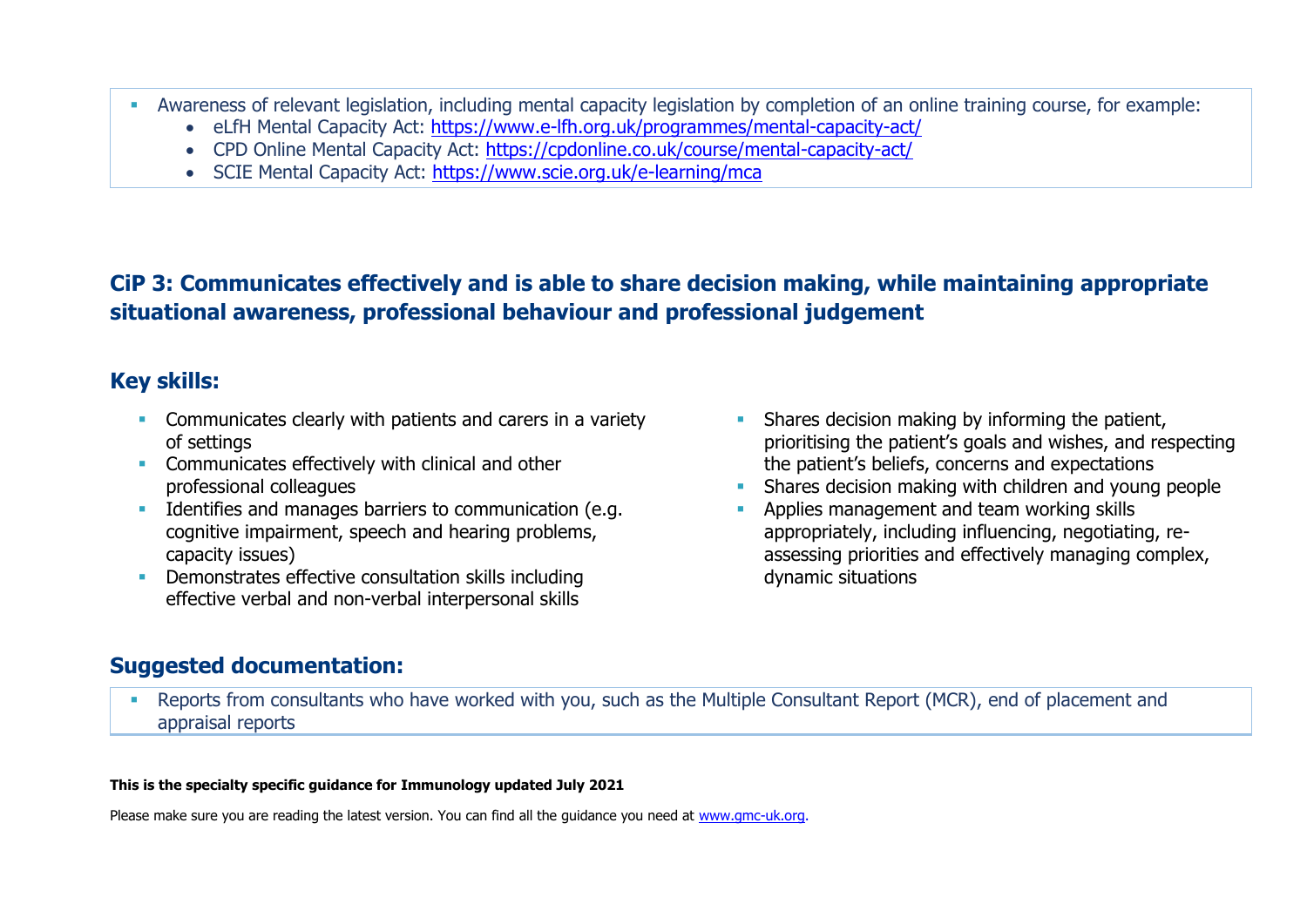- Feedback from a variety of clinical and non-clinical colleagues who have worked with you, such as the Multisource Feedback (MSF)
- **Evidence of your ability to analyse a patient's communication difficulties:** 
	- Reflective diaries
- Feedback from patients, such as a patient survey
- **•** Reflective practice entries about patients or families who posed difficulties
- **Exercised learning event**

# **CiP 4: Is focused on patient safety and delivers effective quality improvement in patient care**

### **Key skills:**

- **EXEDENT** Makes patient safety a priority in clinical practice
- Raises and escalates concerns where there is an issue with patient safety or quality of care
- **Demonstrates commitment to learning from patient safety** investigations and complaints
- **E** Shares good practice appropriately
- **EXECONTREE CONTREG** CONTRESS to and delivers quality improvement

### **Suggested documentation:**

- **■** Understands basic Human Factors principles and practice at individual, team, organisational and system levels
- **■** Understands the importance of non-technical skills and crisis resource management
- Recognises and works within limit of personal competence
- Avoids organising unnecessary investigations or prescribing poorly evidenced treatments
- **Reports from consultants who have worked with you, such as the Multiple Consultant Report (MCR), end of placement and** appraisal reports

#### **This is the specialty specific guidance for Immunology updated July 2021**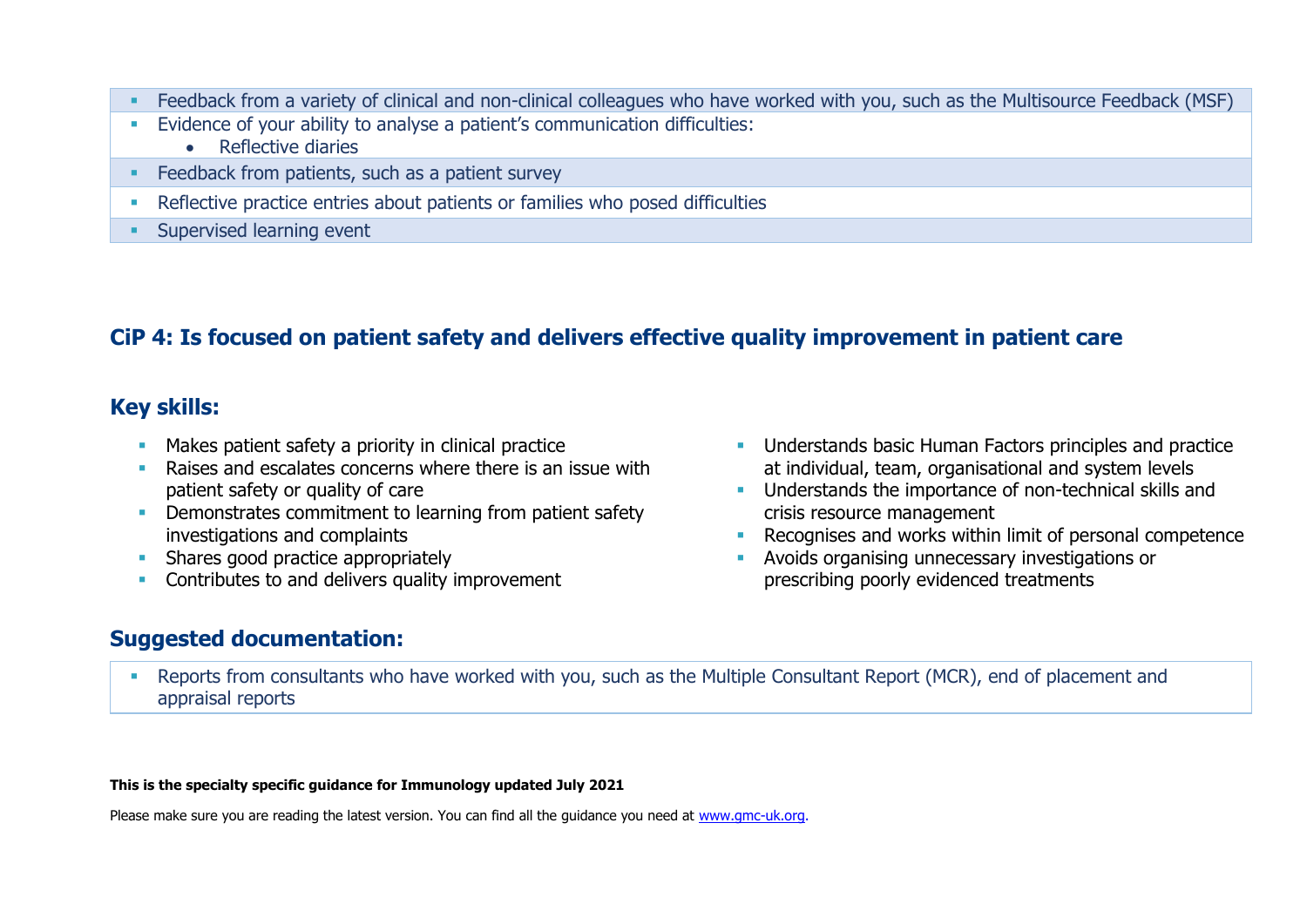- Feedback from a variety of clinical and non-clinical colleagues who have worked with you, such as the Multisource Feedback (MSF)
- **EXECTE ENTERITY PROTTER IS A LOCATE PROTTLE FIG.** POSED Alternative practice entries about patients who posed difficulties
- Evidence that you have arranged and attended meetings about a patient with Social Services or other non-health organisations. For example:
	- Meeting minutes, demonstrating your attendance and participation
	- Invites sent from you demonstrating arranging meetings
- **EXECUTE:** Supervised learning event
- **•** Documented evidence of development of procedures to improve inter-service and inter-agency communication, you will need to demonstrate your involvement in the new procedure and its effectiveness
- **EXECTE:** Specific quality improvement activity, such as a QIPAT
- **Copies of letters you have written to NHS and non-NHS services involved with patients**

## **CiP 5: Carries out research and manages data appropriately**

## **Key skills:**

- **EXECT** Manages clinical information / data appropriately
- Understands principles of research and academic writing
- **•** Demonstrates ability to carry out critical appraisal of the literature
- **■** Understands the role of evidence in clinical practice and demonstrates shared decision making with patients
- **EXECUTE:** Demonstrates appropriate knowledge of research methods, including qualitative and quantitative approaches in scientific enquiry
- Demonstrates appropriate knowledge of research principles and concepts and the translation of research into practice
- **EXECTE:** Follows quidelines on ethical conduct in research and consent for research

#### **This is the specialty specific guidance for Immunology updated July 2021**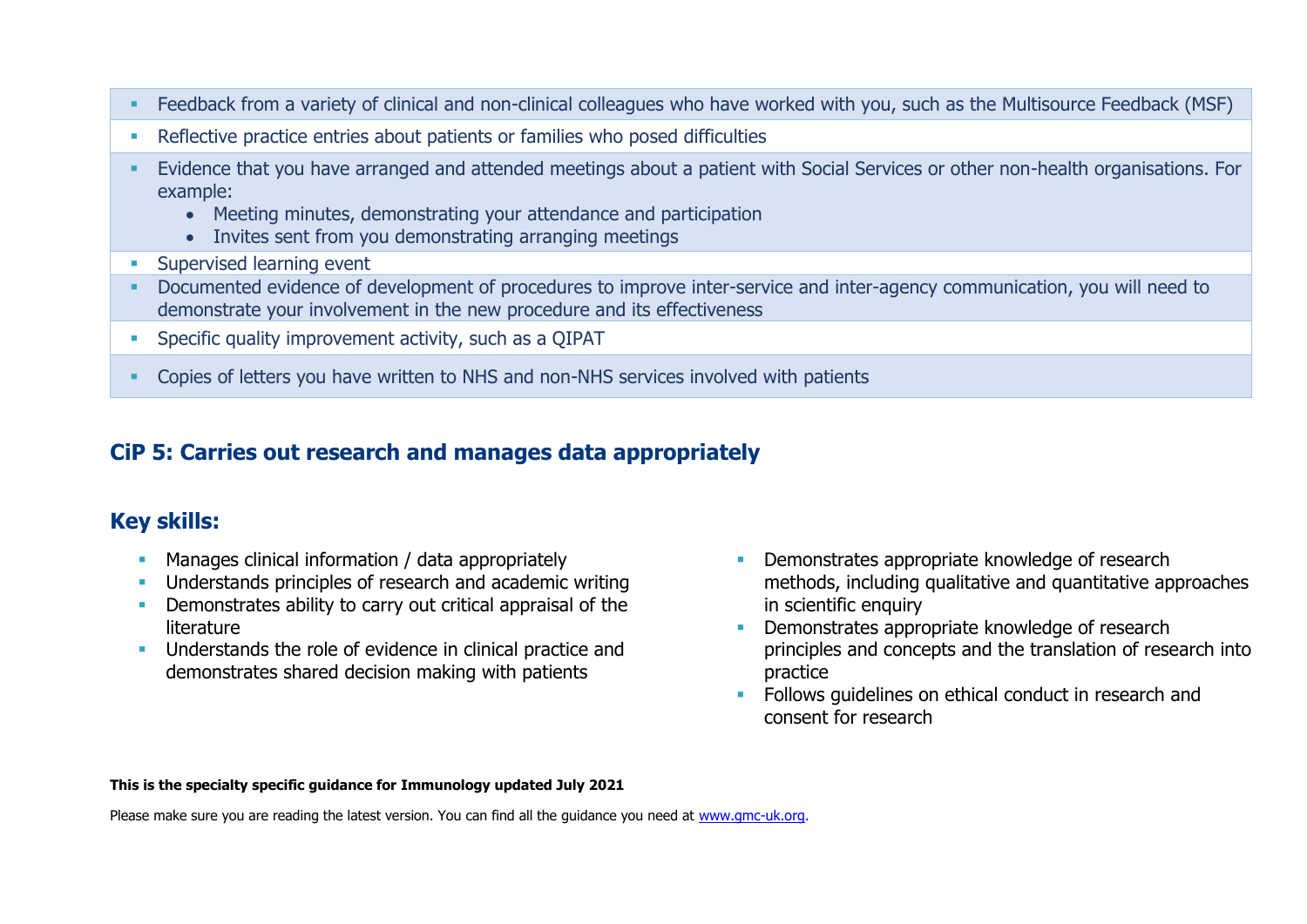- **•** Understands public health epidemiology and global health patterns
- Recognises potential of applied informatics, genomics, stratified risk and personalised medicine and seeks advice for patient benefit when appropriate

### **Suggested documentation:**

- Reports from consultants who have worked with you, such as the Multiple Consultant Report (MCR), end of placement and appraisal reports
- Feedback from a variety of clinical and non-clinical colleagues who have worked with you, such as the Multisource Feedback (MSF)
- **Evidence of completion of Good Clinical Practice (GCP) training:** 
	- [www.nihr.ac.uk/health-and-care-professionals/learning-and-support/good-clinical-practice](https://www.nihr.ac.uk/health-and-care-professionals/learning-and-support/good-clinical-practice.htm)
- **Documented evidence of research activity. This may include evidence of:** 
	- Helping in a project
	- Reviewing research papers / grants
	- Writing and co-authoring research papers
	- Contributing to research projects
- **•** Presentations either lectures (podium presentations) or poster presentations
- **Publications**

### **CiP 6: Acts as a clinical teacher and clinical supervisor**

### **Key skills:**

- **•** Delivers effective teaching and training to medical students, junior doctors and other healthcare professionals
- **•** Delivers effective feedback with action plan

#### **This is the specialty specific guidance for Immunology updated July 2021**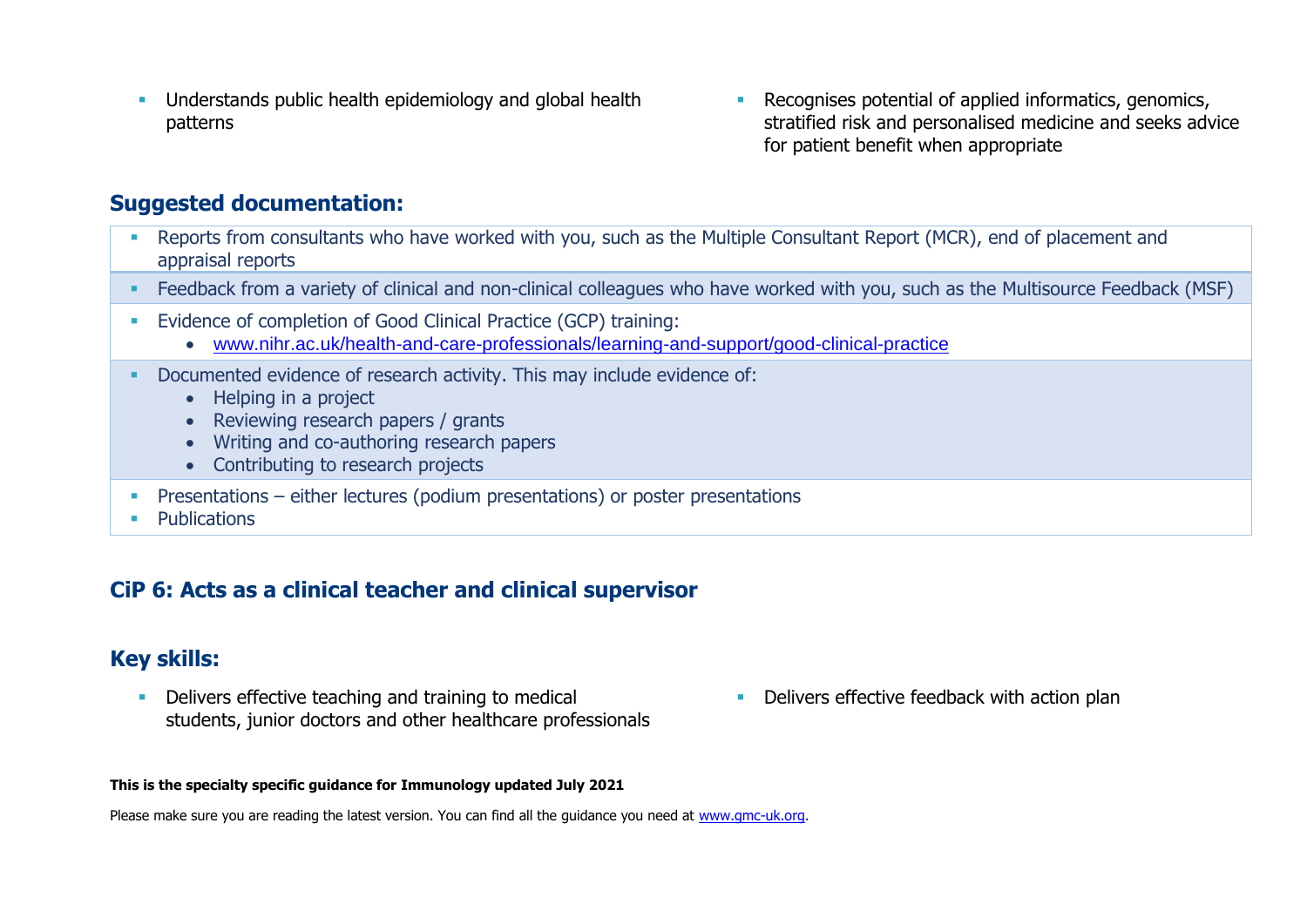- **EXECUTE:** Able to supervise less experienced trainees in their clinical assessment and management of patients
- Able to supervise less experienced trainees in carrying out appropriate practical procedures
- Able to act as a clinical supervisor to doctors in earlier stages of training

### **Suggested documentation:**

- **EXECTS FREPORTS from consultants who have worked with you, such as the Multiple Consultant Report (MCR), end of placement and** appraisal reports
- Feedback from a variety of clinical and non-clinical colleagues who have worked with you, such as the Multisource Feedback (MSF)
- **Completion of relevant training course(s), such as management or leadership courses**
- **Example 2** Feedback from formal teaching sessions to medical and non-medical staff:
	- Teaching Observation SLE (TO)

#### **This is the specialty specific guidance for Immunology updated July 2021**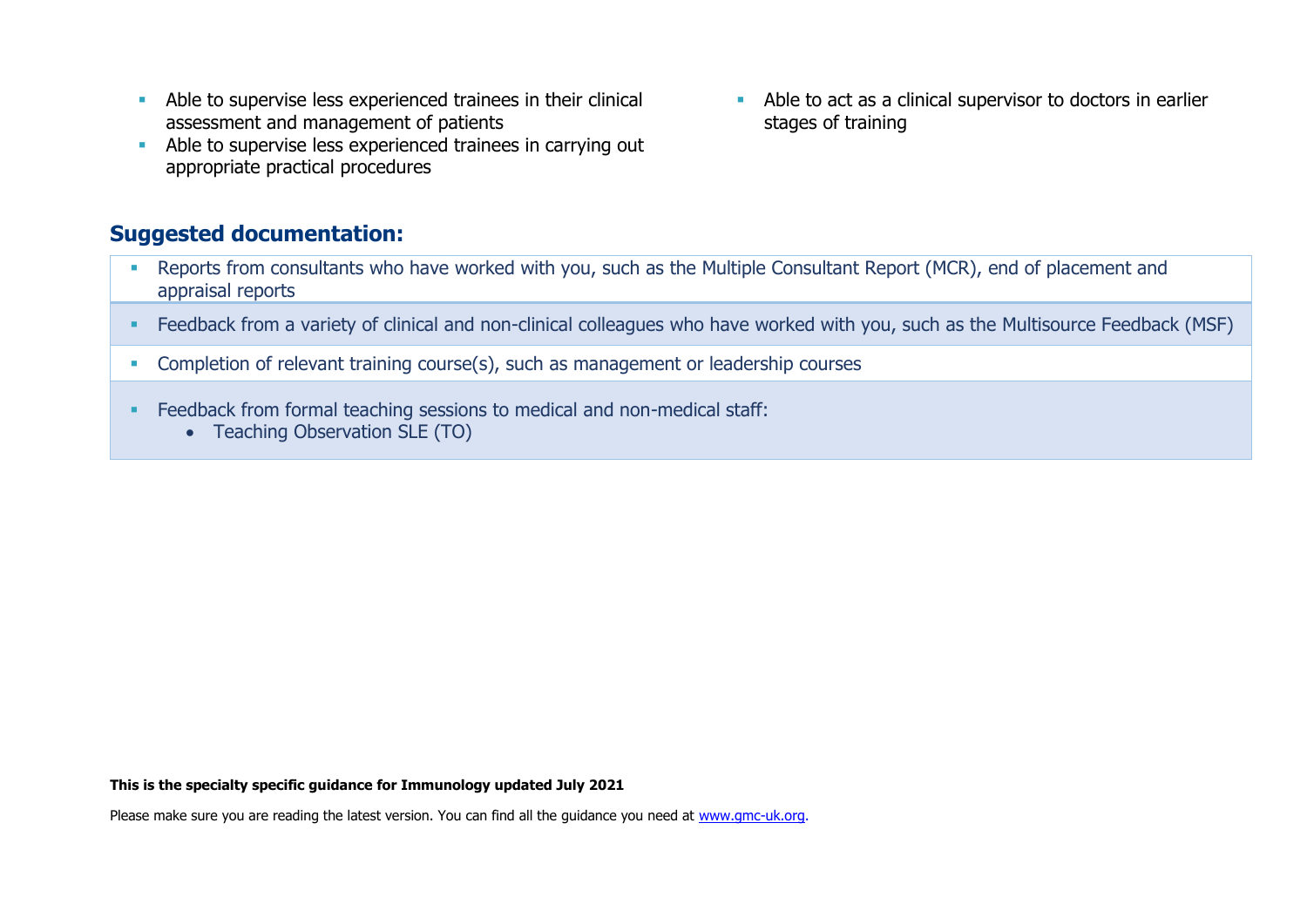# **Specialty Specific CiPs**

Applicants must demonstrate that they are currently practising at the level of 'entrusted to act independently' in all specialty CiPs. Further detail regarding the descriptors for the key skills in each specialty specific CiP can be found in the [curriculum.](https://www.gmc-uk.org/education/standards-guidance-and-curricula/curricula#T)

# **Specialty CiP 1: Managing, developing, and delivering allergy services in all appropriate service settings**

# **Key skills:**

- **Demonstrates effective clinical management of allergic** diseases and other conditions that can present with features of allergic disease
- **•** Demonstrates professional behaviour with regard to patients, carers, colleagues and others
- Delivers patient centred care including shared decision making
- **Demonstrates effective consultation skills**
- **Formulates an appropriate diagnostic and management** plan, taking into account patient preferences
- **Explains clinical reasoning behind diagnostic and clinical** management decisions to patients/carers/guardians and

their colleagues and clearly communicates risk/benefit analysis of proposed interventions.

- **EXECTE Takes a relevant patient history including patient** symptoms, concerns, priorities and preferences
- **EXECT** Shows appropriate clinical reasoning by analysing physical and psychological findings
- **EXECUTE:** Formulates an appropriate differential diagnosis
- Formulates an appropriate diagnostic and management plan, taking into account patient preferences, available resources, the urgency of intervention and the risk/benefit ratio of potential interventions

### **Suggested documentation:**

- Feedback from a variety of clinical and non-clinical colleagues who have worked with you, such as the Multisource Feedback (MSF)
- Reports from consultants who have worked with you such as the multiple consultant report (MCR), end of placement and appraisal reports
- Minimum of one of each of the below supervised learning events (SLE):

#### **This is the specialty specific guidance for Immunology updated July 2021**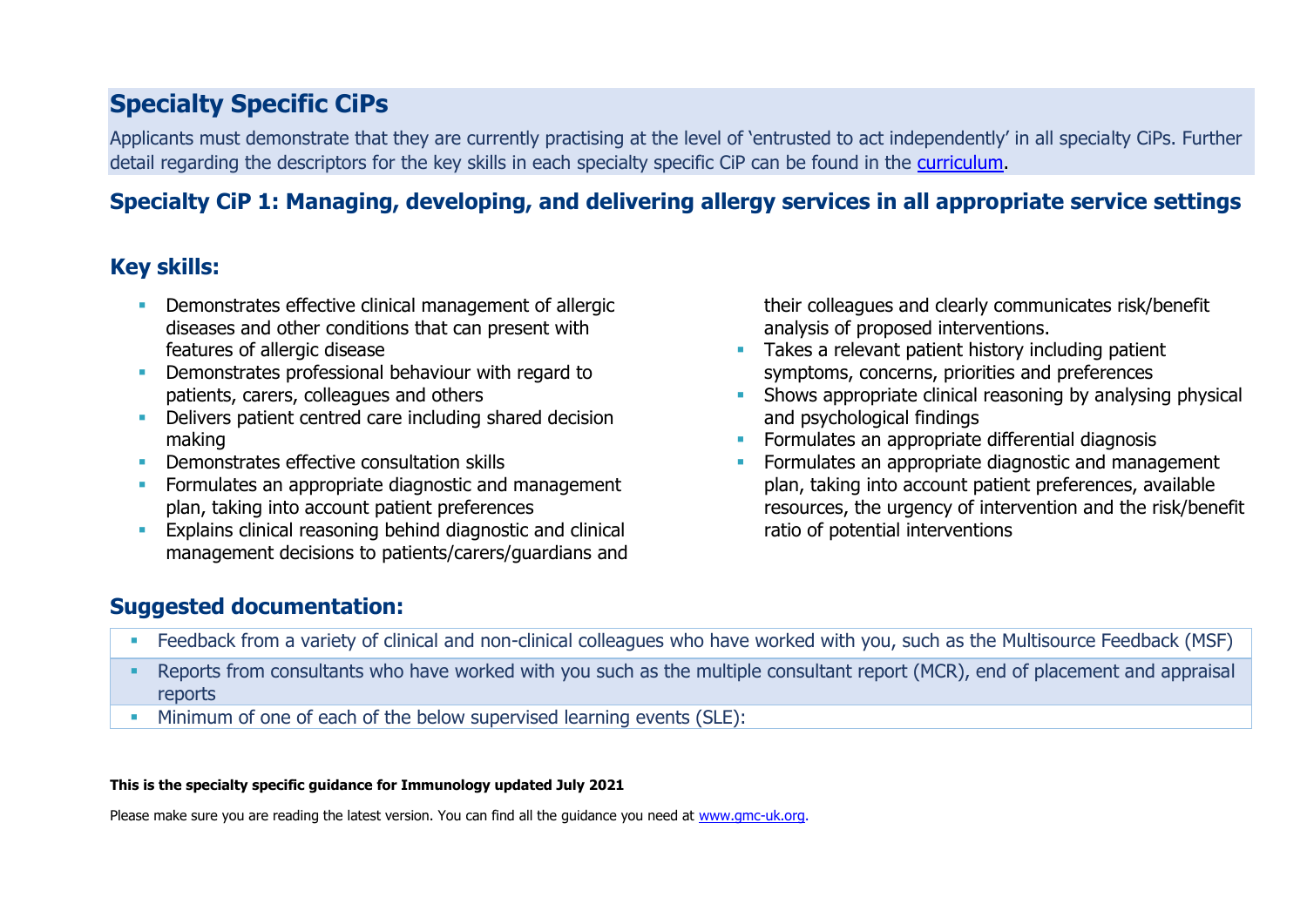| $\bullet$ CbD<br>$\bullet$ Mini-CEX                                       |
|---------------------------------------------------------------------------|
| Direct observation of procedural skills such as DOPS                      |
| Feedback from patients, such as patient survey                            |
| Quality improvement activity, such as a QIPAT                             |
| Evidence of reflective practice<br>×                                      |
| <b>FRCPath examinations</b>                                               |
| Evidence of presentations at Grand rounds, regional and national meetings |
| <b>Publications</b>                                                       |
| <b>Clinic letters</b>                                                     |
| Evidence of participation in accreditation processes                      |

# **Specialty CiP 2: Managing, developing, and delivering clinical immunology services in all appropriate service settings**

## **Key skills:**

**• Demonstrates effective clinical management of primarily** immunological conditions and other conditions that can mimic immunological disease

- Delivers patient centred care including shared decision making
- **Demonstrates effective consultation skills**

#### **This is the specialty specific guidance for Immunology updated July 2021**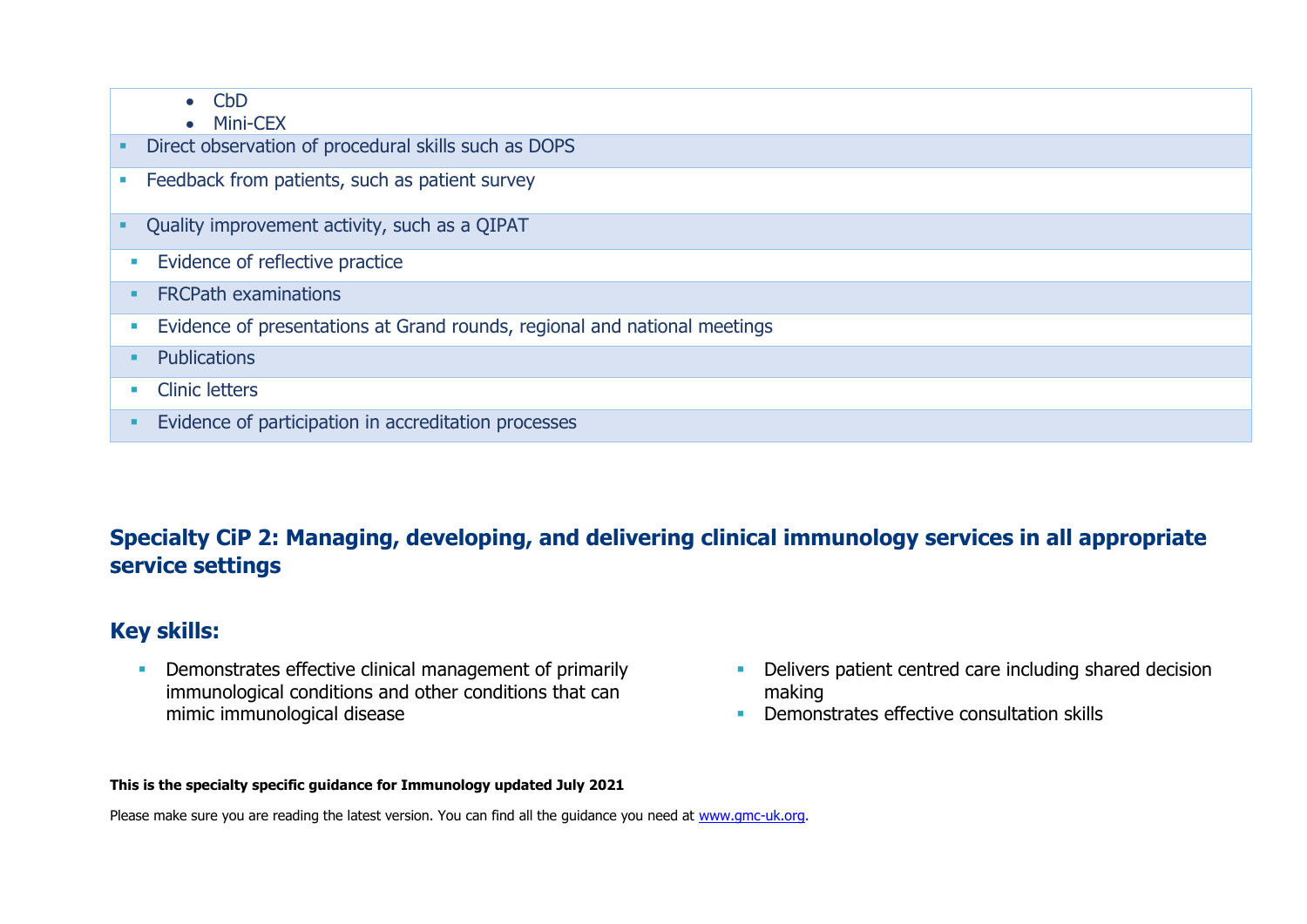- **EXECUTE:** Formulates an appropriate diagnostic and management plan, taking into account patient preferences
- **Explains clinical reasoning behind diagnostic and clinical** management decisions to patients/carers/guardians and other colleagues and clearly communicates risk/benefit analysis of proposed interventions.
- **Takes a relevant patient history including patient** symptoms, concerns, priorities and preferences
- **EXECT** Shows appropriate clinical reasoning by analysing physical, immunological and psychological information
- **EXECTE Formulates an appropriate differential diagnosis**
- **•** Formulates an appropriate diagnostic and management plan, taking into account patient preferences, available resources, the urgency of intervention and the risk/benefit ratio of potential interventions

### **Suggested documentation:**

| • Feedback from a variety of clinical and non-clinical colleagues who have worked with you, such as the Multisource Feedback (MSF) |
|------------------------------------------------------------------------------------------------------------------------------------|
| Reports from consultants who have worked with you such as the multiple consultant report (MCR), end of placement and appraisal     |
| reports                                                                                                                            |

- **EXECUTE:** Minimum of one of each of the below supervised learning events (SLE):
	- CbD
	- Mini-CEX
- Direct observation of procedural skills such as DOPS
- **EXEC** Feedback from patients, such as patient survey
- Quality improvement activity, such as a QIPAT
- **Evidence of reflective practice**
- **ERCPath examinations**
- **Evidence of presentations at Grand rounds, regional and national meetings**
- Publications
- **•** Clinic letters

#### **This is the specialty specific guidance for Immunology updated July 2021**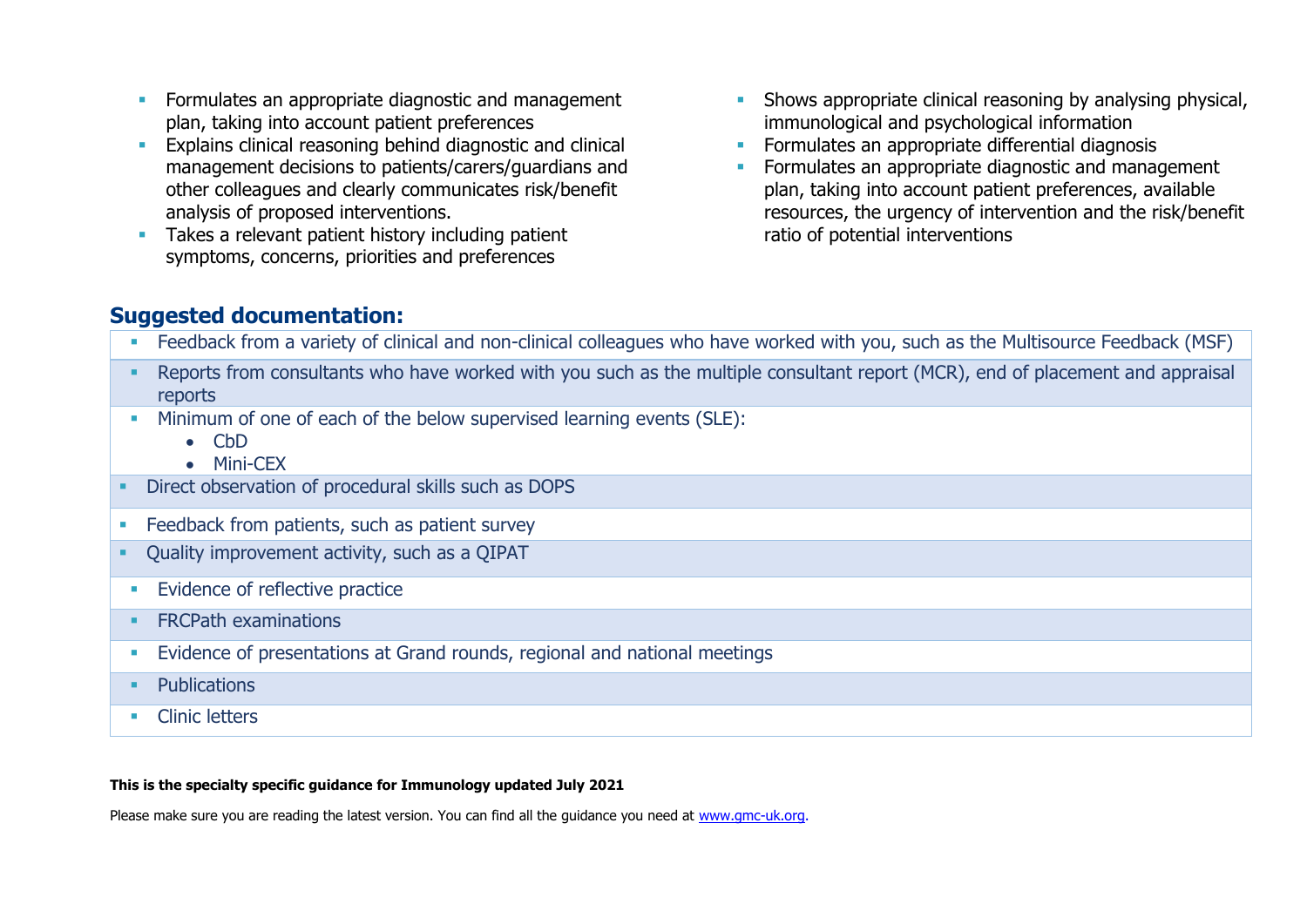## **Specialty CiP 3: Providing advice to colleagues on selection, interpretation and limitations of laboratory and other investigations for common immunological and allergic conditions**

### **Key skills:**

- **Demonstrates understanding of the principles and utility of** commonly used investigations for diagnosis and monitoring for immunological and allergic conditions and their limitations
- **■** Understands and can manage uncertainty in the interpretation of immunological tests and its effect on diagnostic utility
- **Demonstrates ability to select appropriate tests and to** interpret test results appropriately in patients with suspected allergic and immunological conditions
- **Demonstrates ability to explain the clinical reasoning** behind diagnostic decisions to patients/carers/guardians and other colleagues.
- Demonstrates ability to advise patients, colleagues, and an MDT on interpretation of test results and choice of test
- Demonstrates understanding of genomics and impact of investigations on the diagnosis and treatment of allergic and immunological disease

### **Suggested documentation:**

- Feedback from a variety of clinical and non-clinical colleagues who have worked with you, such as the Multisource Feedback (MSF)
- Reports from consultants who have worked with you such as the multiple consultant report (MCR), end of placement and appraisal reports

#### **This is the specialty specific guidance for Immunology updated July 2021**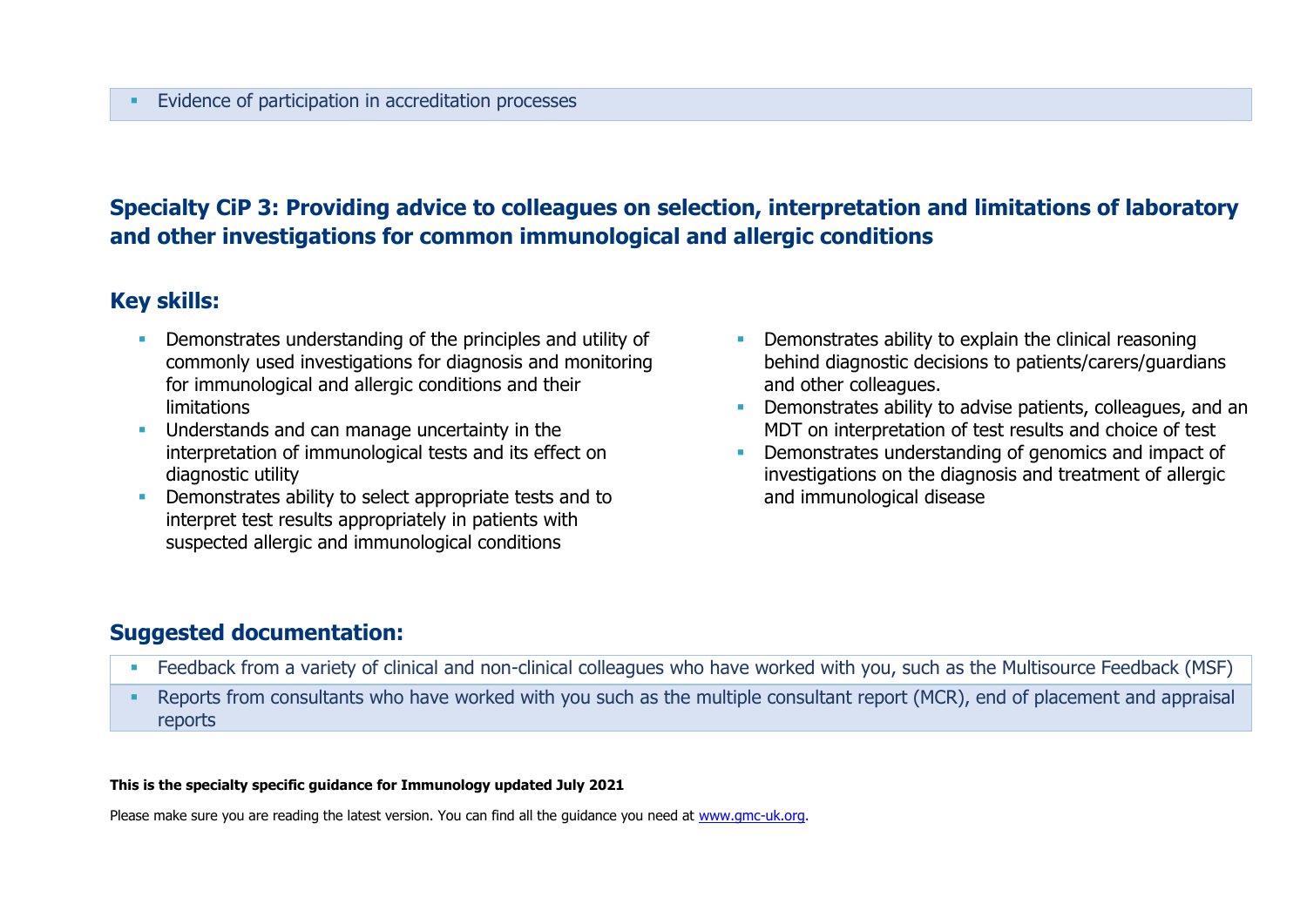- **EXECUTE:** Minimum of one of each of the below supervised learning events (SLE):
	- CbD
	- Mini-CEX
- Ouality improvement activity, such as a OIPAT
- **ERCPath examinations**
- **Evidence of presentations at Grand rounds, regional and national meetings**
- **•** Publications
- Clinic letters

**Specialty CiP 4: Supporting the management of patients with allergy, immunodeficiency, auto-immune disease, and auto-inflammatory disease, in liaison with other specialties including primary care**

## **Key skills:**

- **•** Demonstrates ability to develop effective management plans for patients with allergic and immunological conditions in a variety of care settings
- **•** Demonstrates effective liaison with other specialties including primary care in the management of patients with suspected allergic and immunological disease
- **Participates in the development of pathways and/or** protocols for patients with allergic and immunological diseases
- **•** Participates actively in the multi-disciplinary team
- Recognises the importance of prompt and accurate information sharing with primary care team
- Accurate and appropriate confirmation or exclusion of allergic conditions
- **EXECUTE:** Supporting identification of allergic and non-allergic diseases

#### **This is the specialty specific guidance for Immunology updated July 2021**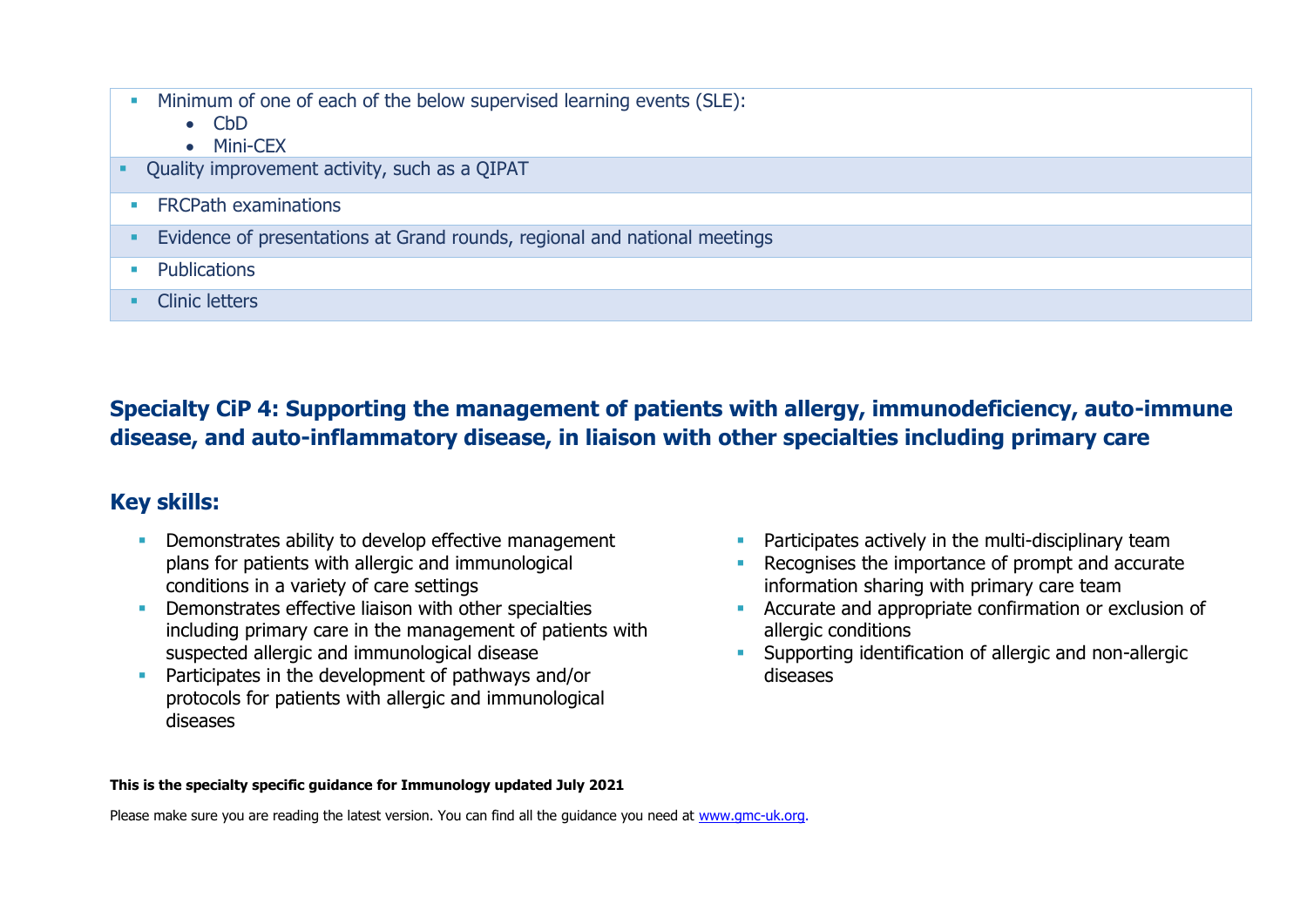### **Suggested documentation:**

- **EXECT** Feedback from a variety of clinical and non-clinical colleagues who have worked with you, such as the Multisource Feedback (MSF)
- **•** Reports from consultants who have worked with you such as the multiple consultant report (MCR), end of placement and appraisal reports
- **Minimum of one of each of the below supervised learning events (SLE):** 
	- CbD
	- Mini-CEX
- Direct observation of procedural skills such as DOPS
- **•** Quality improvement activity, such as a QIPAT
- **Evidence of reflective practice**
- **ERCPath examinations**
- **Evidence of presentations at Grand rounds, regional and national meetings**
- Publications
- Clinic letters

#### **This is the specialty specific guidance for Immunology updated July 2021**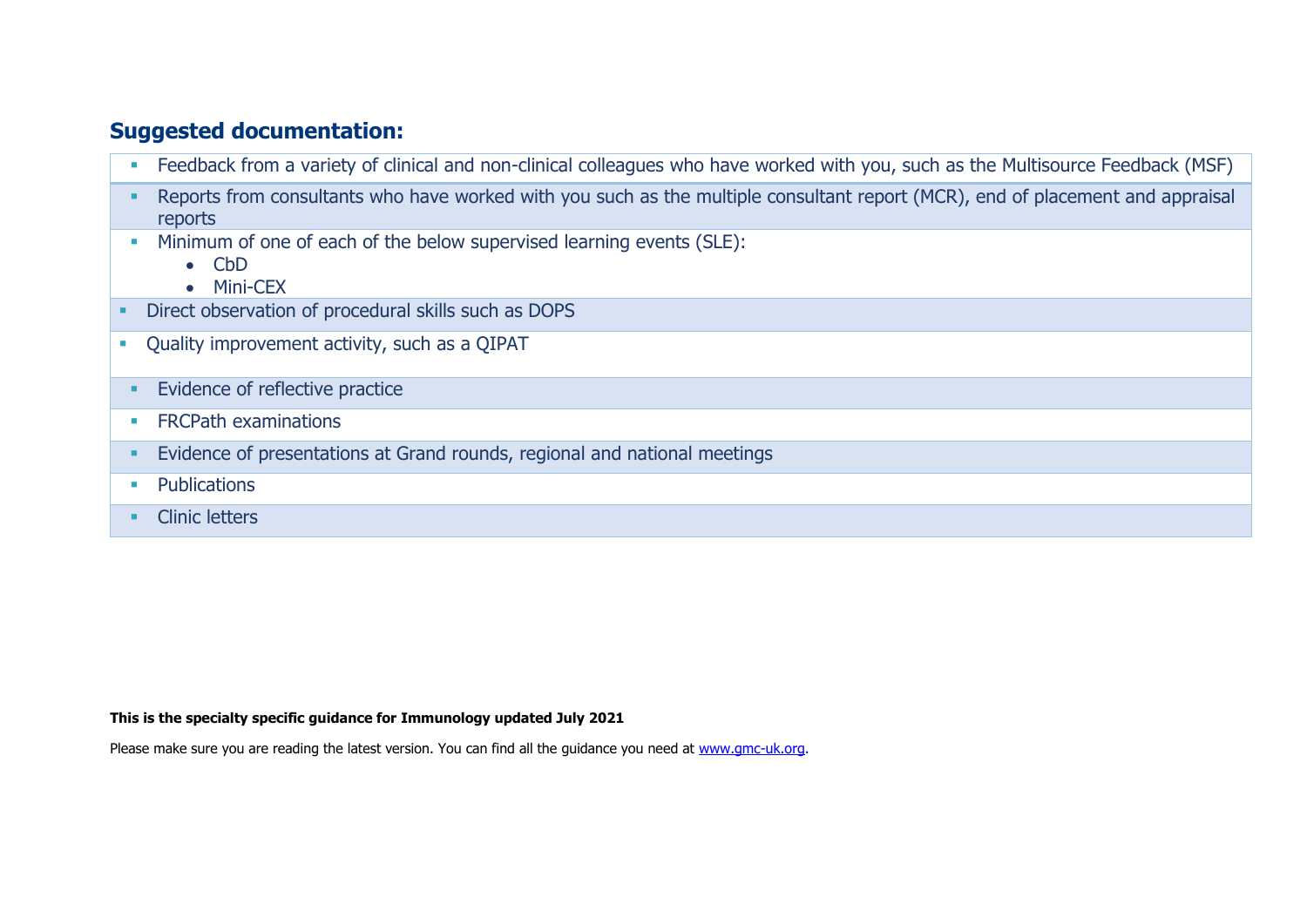## **Specialty CiP 5: Delivering and supporting both immune-mediated and other therapeutic interventions in allergic and immunological conditions**

## **Key skills:**

- **•** Demonstrate ability to deliver effective:
	- $\circ$  Therapeutic interventions for allergic and immunological conditions including:
	- Immunoglobulin
	- C1 Inhibitor and other treatments for angioedema
	- Immunotherapy
	- Desensitisation therapies
- **Biologics**
- Rescue medications
- Sequencing of therapies
- **•** Treatment and follow up of patients with anaphylaxis
- **EXECT** Support for patients and their carers, on self-care and home therapies

# **Suggested documentation:**

- Feedback from a variety of clinical and non-clinical colleagues who have worked with you, such as the Multisource Feedback (MSF)
- Reports from consultants who have worked with you such as the multiple consultant report (MCR), end of placement and appraisal reports
- **EXECUTE:** Minimum of one of each of the below supervised learning events (SLE):
	- CbD
	- Mini-CEX
- Direct observation of procedural skills such as DOPS
- **EXECO FREEDBACK from patients, such as patient survey**

#### **This is the specialty specific guidance for Immunology updated July 2021**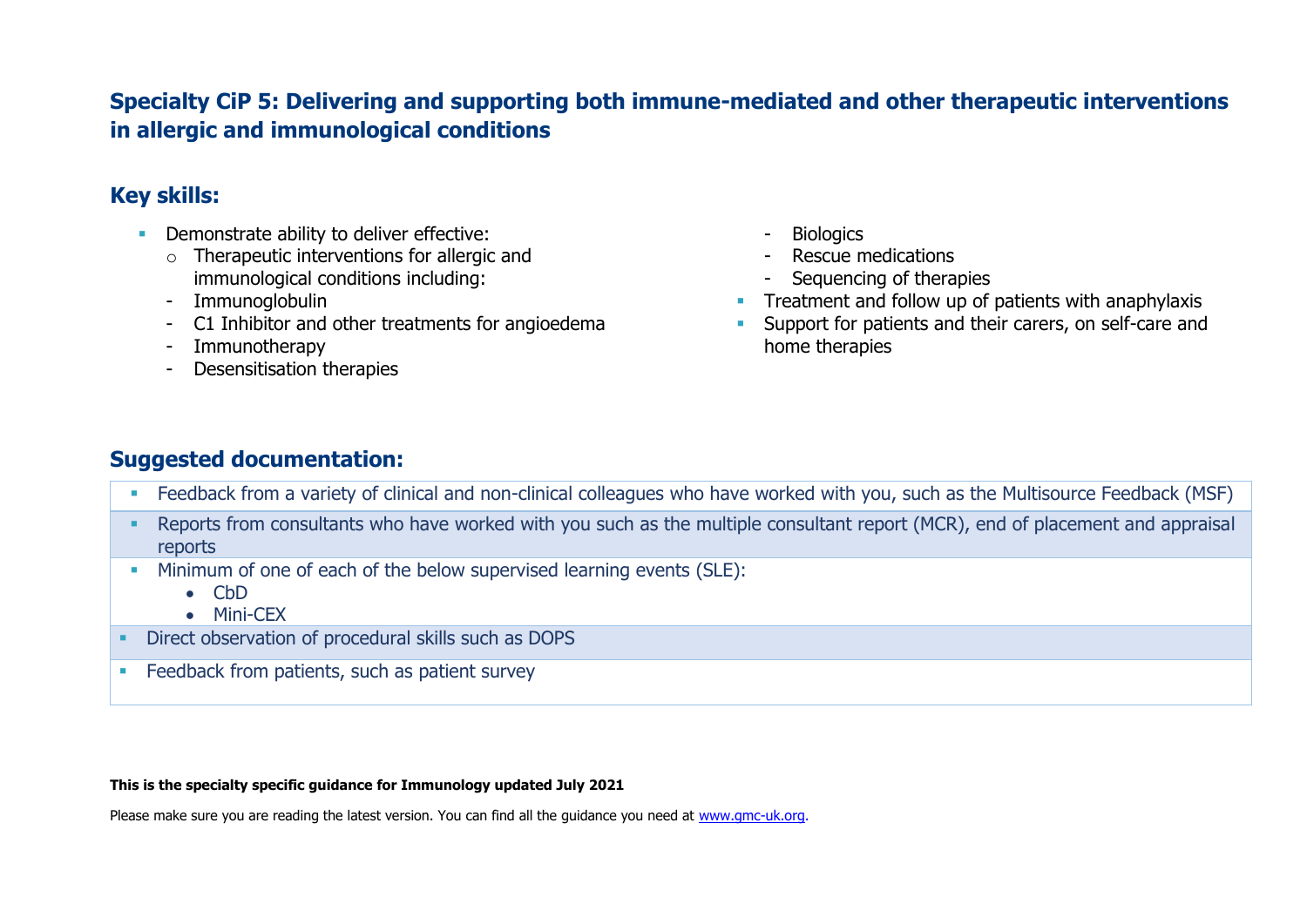| Æ | Quality improvement activity, such as a QIPAT                             |
|---|---------------------------------------------------------------------------|
|   | Evidence of reflective practice                                           |
|   | <b>FRCPath examinations</b>                                               |
|   | Evidence of presentations at Grand rounds, regional and national meetings |
|   | <b>Publications</b>                                                       |
|   | <b>Clinic letters</b>                                                     |
|   | Evidence of participation in accreditation processes                      |

# **Specialty CiP 6: Understanding the needs of adolescents and young adults with allergic and immunological diseases transitioning to adulthood**

### **Key skills:**

- **•** Demonstrate ability to deliver transition services in accordance with national guidelines by:
	- Understanding behavioural and psychosocial issues in transition
- Developing effective plans for transition between paediatric and adult services
- Effective communication with the patients and when appropriate their carers

## **Suggested documentation:**

■ Feedback from a variety of clinical and non-clinical colleagues who have worked with you, such as the Multisource Feedback (MSF)

#### **This is the specialty specific guidance for Immunology updated July 2021**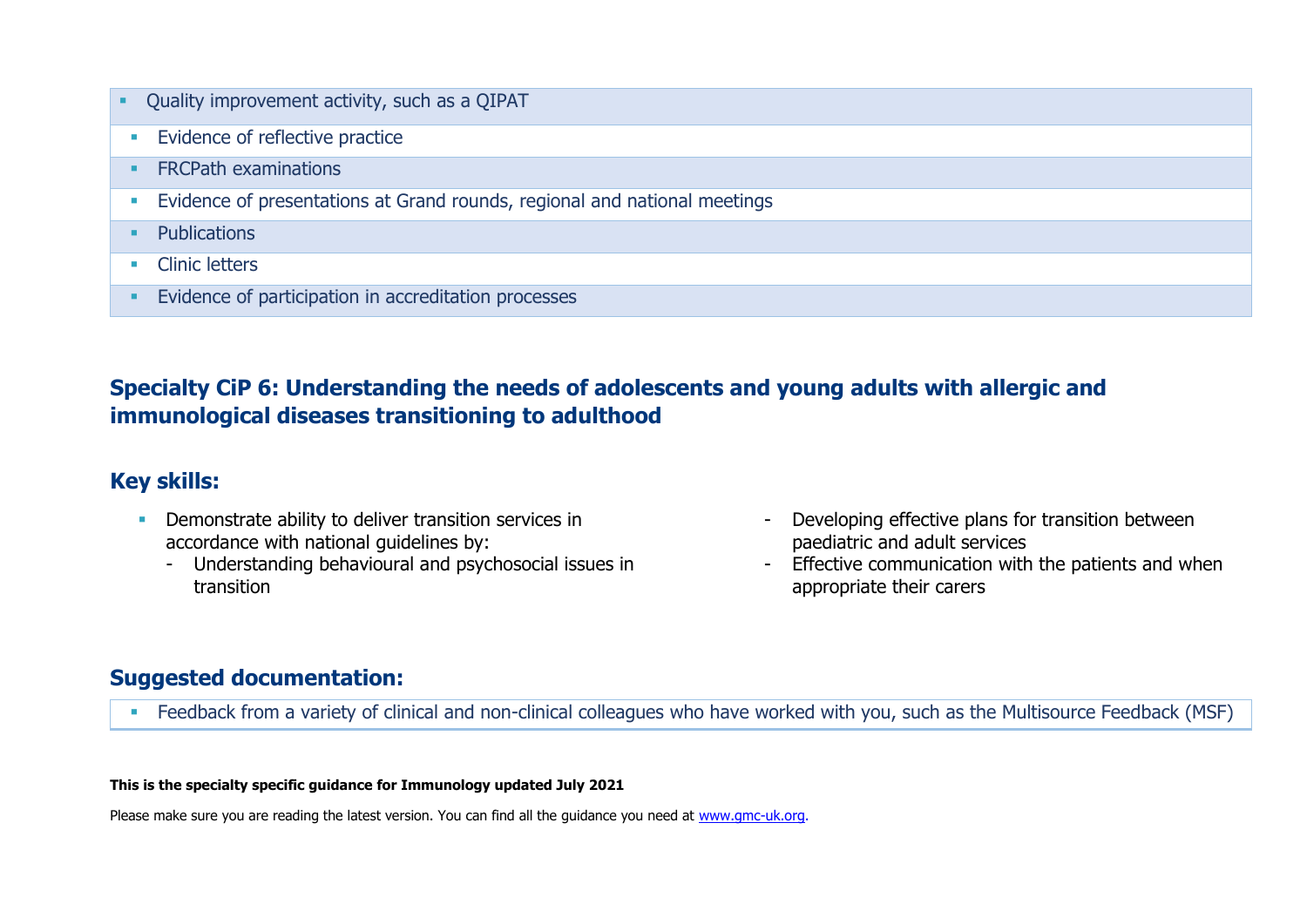|                             | Reports from consultants who have worked with you such as the multiple consultant report (MCR), end of placement and appraisal<br>reports |
|-----------------------------|-------------------------------------------------------------------------------------------------------------------------------------------|
|                             | Minimum of one of each of the below supervised learning events (SLE):<br>$\bullet$ CbD<br><b>Mini-CEX</b><br>$\bullet$                    |
|                             | Feedback from patients, such as patient survey                                                                                            |
|                             | Quality improvement activity, such as a QIPAT                                                                                             |
| ٠                           | Evidence of reflective practice                                                                                                           |
| $\mathcal{L}_{\mathcal{A}}$ | <b>FRCPath examinations</b>                                                                                                               |
|                             | Evidence of presentations at Grand rounds, regional and national meetings                                                                 |
| $\mathcal{L}_{\mathcal{A}}$ | Publications                                                                                                                              |
|                             | <b>Clinic letters</b>                                                                                                                     |
| $\overline{\phantom{a}}$    | Evidence of participation in accreditation processes                                                                                      |

## **Specialty CiP 7: Able to deliver a clinical laboratory liaison service to support investigation and management of allergic and immunological disorders across primary and secondary care**

### **Key skills:**

**•** Demonstrates ability to liaise with laboratory and clinical users to develop optimised, evidence-based pathways for use of immunological laboratory testing

- **•** Demonstrates expertise in the selection, interpretation, and limitations of immunological tests
- **•** Demonstrates ability to deliver effective demand management

#### **This is the specialty specific guidance for Immunology updated July 2021**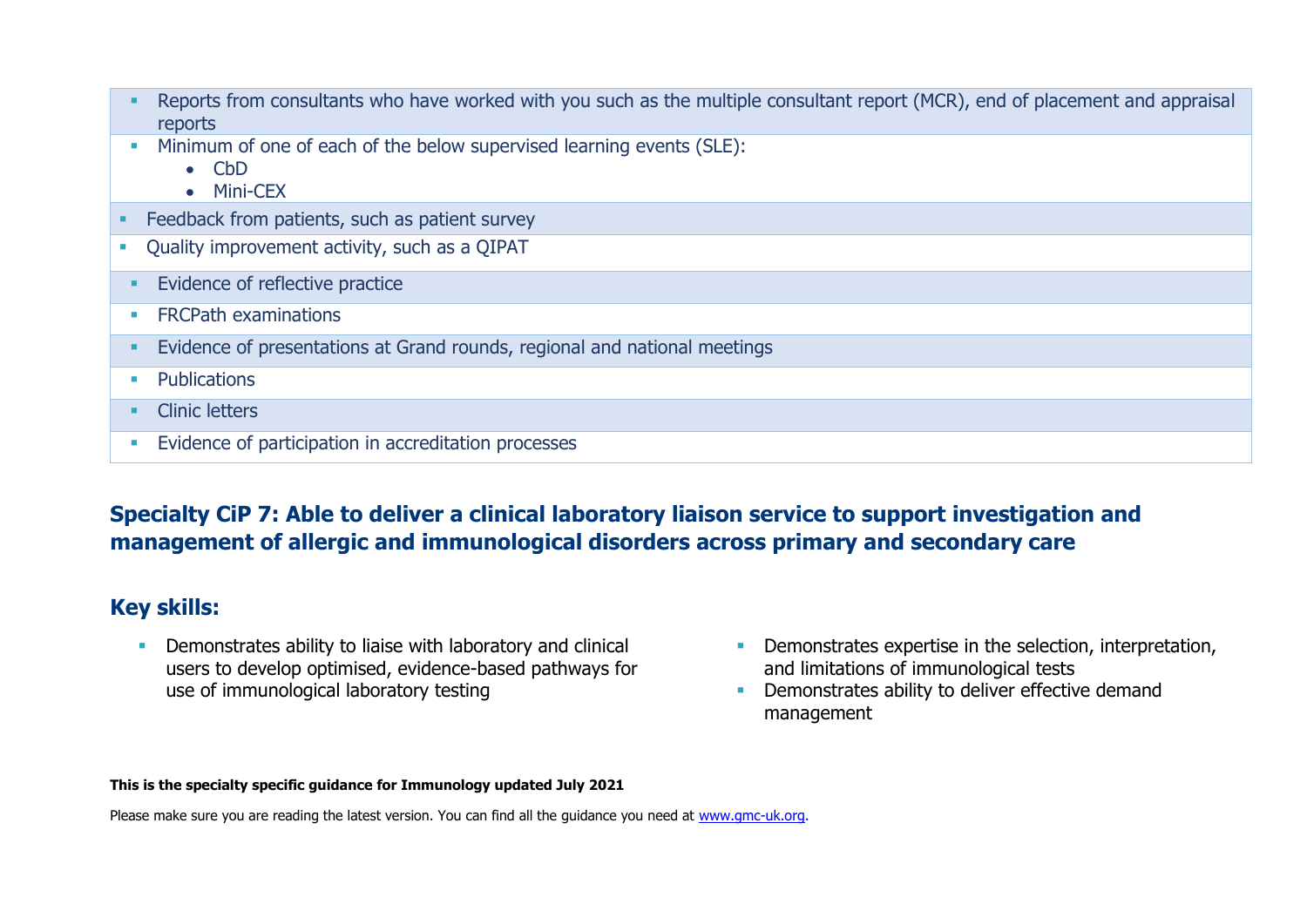- **•** Promotes the use of evidence-based tests, critical evaluation of data and awareness of tests of unproven value and is able to advise patients and colleagues appropriately
- **•** Demonstrates ability to analyse and critically interpret laboratory statistical data and to make informed decisions

regarding assay selection, performance, and demand management

**EXEC** Demonstrates ability to provide advanced interpretative advice

### **Suggested documentation:**

- **EXECT** Feedback from a variety of clinical and non-clinical colleagues who have worked with you, such as the Multisource Feedback (MSF)
- Reports from consultants who have worked with you such as the multiple consultant report (MCR), end of placement and appraisal reports
- **EXECUTE:** Minimum of one of each of the below supervised learning events (SLE):
	- CbD
	- Mini-CEX
- Direct observation of procedural skills such as DOPS
- **EXECO FREEDBACK from patients, such as patient survey**
- Ouality improvement activity, such as a OIPAT
- **Evidence of reflective practice**
- **■** FRCPath examinations
- **Evidence of presentations at Grand rounds, regional and national meetings**
- Publications
- Clinic letters

#### **This is the specialty specific guidance for Immunology updated July 2021**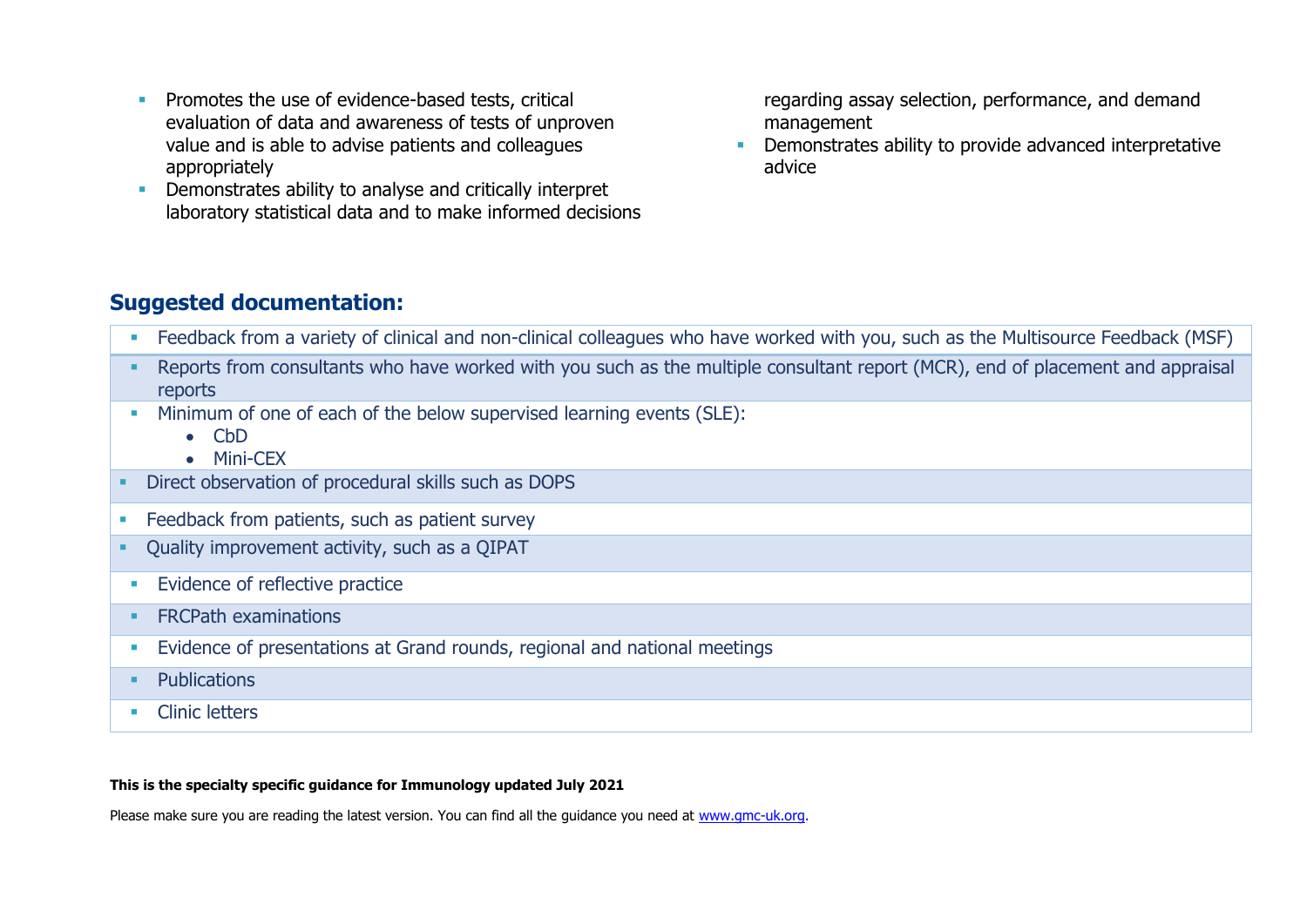### **Specialty CiP 8: Able to lead, supervise and deliver immunology laboratory diagnostic services**

### **Key skills:**

- **Demonstrates comprehensive knowledge of laboratory** management, organisation, quality assurance and laboratory accreditation sufficient to lead a diagnostic laboratory
- Demonstrates ability to provide clinical leadership of a diagnostic laboratory including quality, financial and regulatory requirements
- **EXECUTE:** Demonstrates ability to review and provide oversight of test repertoire and new test introduction
- **■** Understands effective resource management in the use of laboratory investigations
- **•** Demonstrates the ability to critically appraise the literature and effective introduction and validation of new laboratory investigations

### **Suggested documentation:**

- **EXECT** Feedback from a variety of clinical and non-clinical colleagues who have worked with you, such as the Multisource Feedback (MSF)
- Reports from consultants who have worked with you such as the multiple consultant report (MCR), end of placement and appraisal reports
- **EXECUTE:** Minimum of one of each of the below supervised learning events (SLE):
	- CbD
- Ouality improvement activity, such as a OIPAT
- **EVIDENCE OF reflective practice**

#### **This is the specialty specific guidance for Immunology updated July 2021**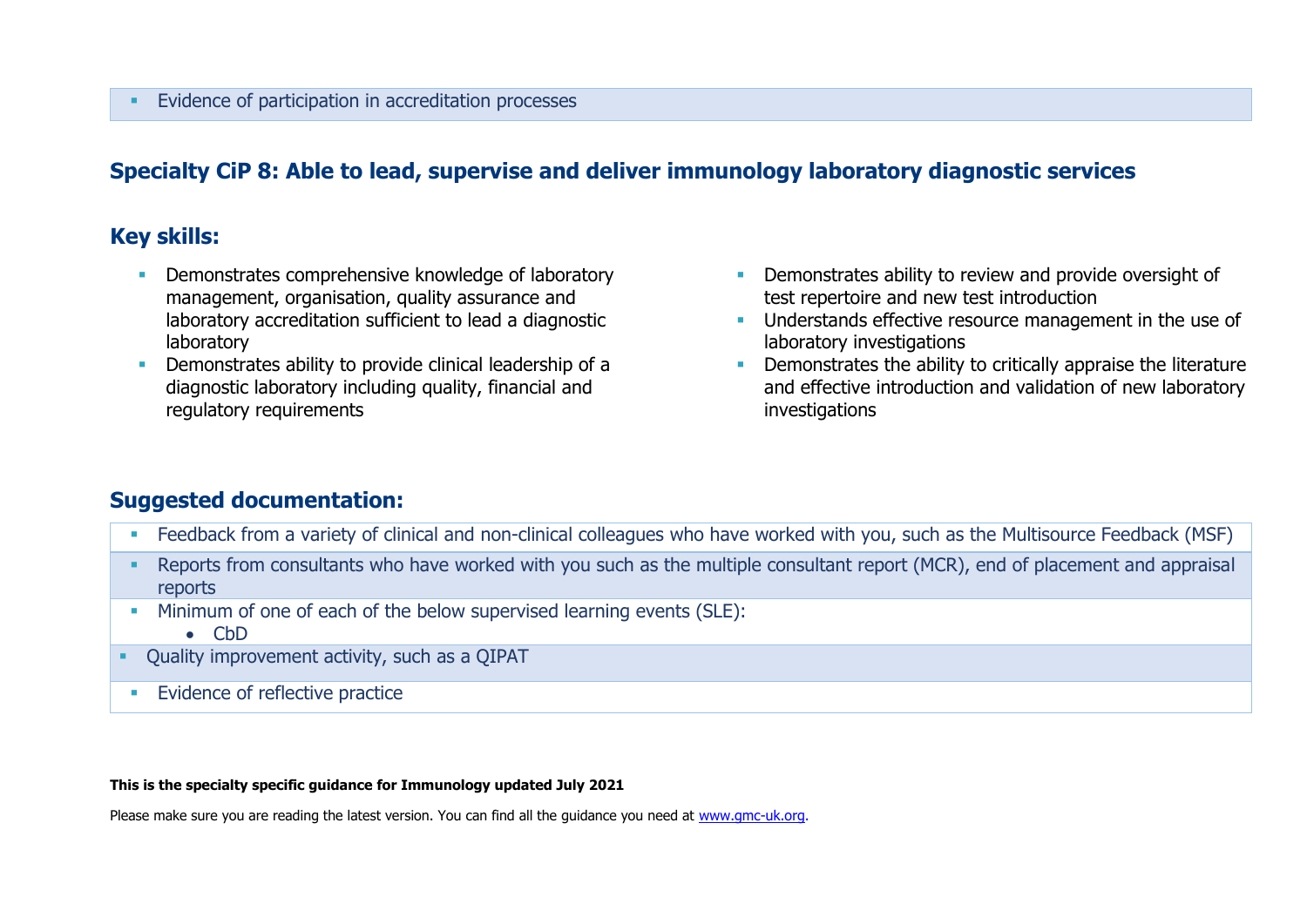|                             | <b>FRCPath examinations</b>                                               |
|-----------------------------|---------------------------------------------------------------------------|
| $\mathcal{L}_{\mathcal{A}}$ | Evidence of presentations at Grand rounds, regional and national meetings |
|                             | <b>Publications</b>                                                       |
| $\blacksquare$              | <b>Clinic letters</b>                                                     |
| ٠                           | Evidence of participation in accreditation processes                      |
| $\overline{\phantom{a}}$    | Evidence of participation in verification and validation                  |
| ٠                           | Evidence of participation in root cause analysis                          |
|                             | Evidence of participation in Horizontal, Vertical and Examination audits  |